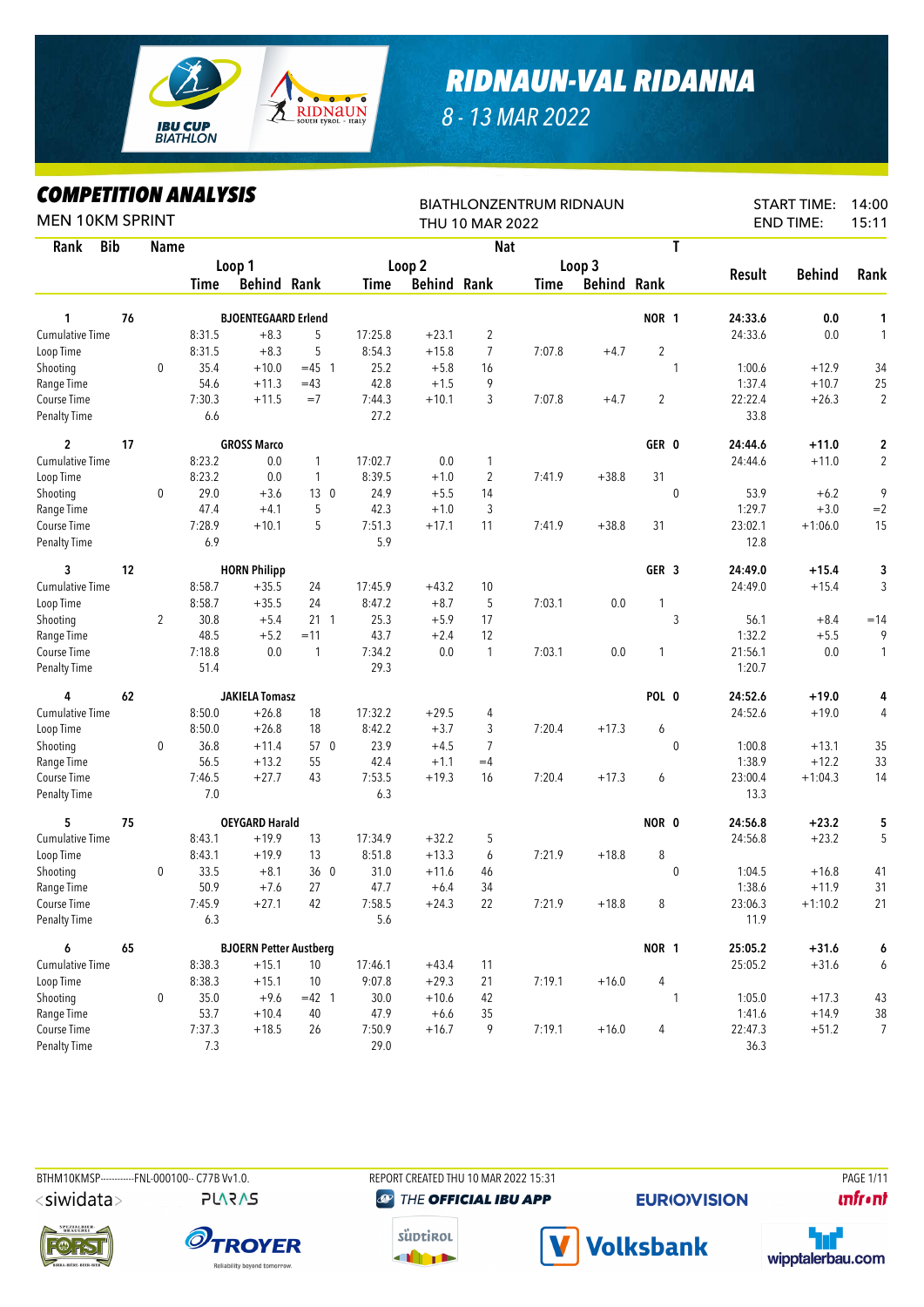| <b>Bib</b><br>Rank                 |    | <b>Name</b>    |                |                              |                |                |                    | <b>Nat</b>     |             |                    |                  | T              |                   |               |                |
|------------------------------------|----|----------------|----------------|------------------------------|----------------|----------------|--------------------|----------------|-------------|--------------------|------------------|----------------|-------------------|---------------|----------------|
|                                    |    |                |                | Loop 1                       |                |                | Loop <sub>2</sub>  |                |             | Loop 3             |                  |                |                   |               |                |
|                                    |    |                | <b>Time</b>    | <b>Behind Rank</b>           |                | Time           | <b>Behind Rank</b> |                | <b>Time</b> | <b>Behind Rank</b> |                  |                | <b>Result</b>     | <b>Behind</b> | Rank           |
|                                    |    |                |                |                              |                |                |                    |                |             |                    |                  |                |                   |               |                |
| 7                                  | 81 |                |                | <b>ASPENES Sverre Dahlen</b> |                |                |                    |                |             |                    | NOR <sub>2</sub> |                | 25:12.5           | $+38.9$       | 7              |
| <b>Cumulative Time</b>             |    |                | 9:13.0         | $+49.8$                      | 42             | 17:51.5        | $+48.8$            | 13             |             |                    |                  |                | 25:12.5           | $+38.9$       | $\overline{7}$ |
| Loop Time                          |    |                | 9:13.0         | $+49.8$                      | 42             | 8:38.5         | 0.0                | $\mathbf{1}$   | 7:21.0      | $+17.9$            | $\overline{7}$   |                |                   |               |                |
| Shooting                           |    | $\overline{2}$ | 31.1           | $+5.7$                       | $= 23 \ 0$     | 23.8           | $+4.4$             | $=$ 5          |             |                    |                  | $\overline{2}$ | 54.9              | $+7.2$        | 11             |
| Range Time                         |    |                | 49.7           | $+6.4$                       | $=16$          | 41.3           | 0.0                | $\overline{1}$ |             |                    |                  |                | 1:31.0            | $+4.3$        | $=7$           |
| Course Time<br><b>Penalty Time</b> |    |                | 7:30.3<br>53.0 | $+11.5$                      | $=7$           | 7:50.8<br>6.4  | $+16.6$            | $=7$           | 7:21.0      | $+17.9$            | 7                |                | 22:42.1<br>59.4   | $+46.0$       | 5              |
| 8                                  | 15 |                |                | <b>CLAUDE Emilien</b>        |                |                |                    |                |             |                    | FRA 2            |                | 25:14.0           | $+40.4$       | 8              |
| Cumulative Time                    |    |                | 8:39.7         | $+16.5$                      | 11             | 17:40.6        | $+37.9$            | 7              |             |                    |                  |                | 25:14.0           | $+40.4$       | 8              |
| Loop Time                          |    |                | 8:39.7         | $+16.5$                      | 11             | 9:00.9         | $+22.4$            | 15             | 7:33.4      | $+30.3$            | 19               |                |                   |               |                |
| Shooting                           |    | 1              | 31.9           | $+6.5$                       | 28 1           | 25.8           | $+6.4$             | $= 21$         |             |                    |                  | $\overline{2}$ | 57.8              | $+10.1$       | 23             |
| Range Time                         |    |                | 49.9           | $+6.6$                       | 19             | 45.8           | $+4.5$             | $= 21$         |             |                    |                  |                | 1:35.7            | $+9.0$        | 13             |
| Course Time                        |    |                | 7:21.1         | $+2.3$                       | 2              | 7:45.6         | $+11.4$            | 4              | 7:33.4      | $+30.3$            | 19               |                | 22:40.1           | $+44.0$       | 4              |
| <b>Penalty Time</b>                |    |                | 28.7           |                              |                | 29.5           |                    |                |             |                    |                  |                | 58.2              |               |                |
| 9                                  | 1  |                |                | <b>WIESTNER Serafin</b>      |                |                |                    |                |             |                    | SUI <sub>1</sub> |                | 25:17.5           | $+43.9$       | 9              |
| <b>Cumulative Time</b>             |    |                | 8:47.9         | $+24.7$                      | 17             | 17:44.8        | $+42.1$            | 9              |             |                    |                  |                | 25:17.5           | $+43.9$       | 9              |
| Loop Time                          |    |                | 8:47.9         | $+24.7$                      | 17             | 8:56.9         | $+18.4$            | 10             | 7:32.7      | $+29.6$            | 17               |                |                   |               |                |
| Shooting                           |    | $\mathbf{1}$   | 26.3           | $+0.9$                       | $= 2 \ 0$      | 31.2           | $+11.8$            | $=47$          |             |                    |                  | 1              | 57.6              | $+9.9$        | 22             |
| Range Time                         |    |                | 47.0           | $+3.7$                       | $=3$           | 49.0           | $+7.7$             | $=40$          |             |                    |                  |                | 1:36.0            | $+9.3$        | 15             |
| Course Time                        |    |                | 7:30.3         | $+11.5$                      | $=7$           | 8:01.7         | $+27.5$            | 28             | 7:32.7      | $+29.6$            | 17               |                | 23:04.7           | $+1:08.6$     | 19             |
| <b>Penalty Time</b>                |    |                | 30.6           |                              |                | 6.2            |                    |                |             |                    |                  |                | 36.8              |               |                |
| 10                                 | 35 |                |                | <b>MOLINARI Michele</b>      |                |                |                    |                |             |                    | ITA 0            |                | 25:20.8           | +47.2         | 10             |
| Cumulative Time                    |    |                | 8:46.7         | $+23.5$                      | 15             | 17:43.1        | $+40.4$            | 8              |             |                    |                  |                | 25:20.8           | $+47.2$       | 10             |
| Loop Time                          |    |                | 8:46.7         | $+23.5$                      | 15             | 8:56.4         | $+17.9$            | 9              | 7:37.7      | $+34.6$            | 24               |                |                   |               |                |
| Shooting                           |    | 0              | 27.2           | $+1.8$                       | 50             | 26.2           | $+6.8$             | 25             |             |                    |                  | $\mathbf 0$    | 53.5              | $+5.8$        | 8              |
| Range Time                         |    |                | 47.0           | $+3.7$                       | $=3$           | 43.8           | $+2.5$             | $=13$          |             |                    |                  |                | 1:30.8            | $+4.1$        | 6              |
| Course Time                        |    |                | 7:51.7         | $+32.9$                      | 49             | 8:06.6         | $+32.4$            | 36             | 7:37.7      | $+34.6$            | 24               |                | 23:36.0           | $+1:39.9$     | 37             |
| <b>Penalty Time</b>                |    |                | 8.0            |                              |                | 6.0            |                    |                |             |                    |                  |                | 14.0              |               |                |
| 11                                 | 40 |                |                | <b>LEITINGER Nikolaus</b>    |                |                |                    |                |             |                    | AUT 0            |                | 25:21.7           | +48.1         | 11             |
| <b>Cumulative Time</b>             |    |                | 8:32.9         | $+9.7$                       | $\overline{7}$ | 17:31.3        | $+28.6$            | 3              |             |                    |                  |                | 25:21.7           | $+48.1$       | 11             |
| Loop Time                          |    |                | 8:32.9         | $+9.7$                       | $\overline{7}$ | 8:58.4         | $+19.9$            | 12             | 7:50.4      | $+47.3$            | 41               |                |                   |               |                |
| Shooting                           |    | 0              | 32.2           | $+6.8$                       | $=31.0$        | 33.8           | $+14.4$            | $= 57$         |             |                    |                  | $\mathbf{0}$   | 1:06.0            | $+18.3$       | 46             |
| Range Time                         |    |                | 51.4           | $+8.1$                       | 30             | 52.5           | $+11.2$            | 55             |             |                    |                  |                | 1:43.9            | $+17.2$       | 44             |
| Course Time                        |    |                | 7:35.2         | $+16.4$                      | 21             | 7:59.9         | $+25.7$            | $= 24$         | 7:50.4      | $+47.3$            | 41               |                | 23:25.5           | $+1:29.4$     | 29             |
| <b>Penalty Time</b>                |    |                | 6.3            |                              |                | 6.0            |                    |                |             |                    |                  |                | 12.3              |               |                |
| 12                                 | 41 |                |                | <b>MAHON Sebastien</b>       |                |                |                    |                |             |                    | FRA 2            |                | 25:29.5           | $+55.9$       | 12             |
| Cumulative Time                    |    |                | 9:01.4         | $+38.2$                      | 30             | 18:09.6        | $+1:06.9$          | 24             |             |                    |                  |                | 25:29.5           | $+55.9$       | 12             |
| Loop Time                          |    |                | 9:01.4         | $+38.2$                      | 30             | 9:08.2         | $+29.7$            | 22             | 7:19.9      | $+16.8$            | 5                |                |                   |               |                |
| Shooting                           |    | $\mathbf{1}$   | 30.3           | $+4.9$                       | $= 17 \quad 1$ | 25.8           | $+6.4$             | $= 21$         |             |                    |                  | $\overline{2}$ | 56.1              | $+8.4$        | $=14$          |
| Range Time                         |    |                | 49.7           | $+6.4$                       | $=16$          | 47.5           | $+6.2$             | 32             |             |                    |                  |                | 1:37.2            | $+10.5$       | 24             |
| Course Time<br>Penalty Time        |    |                | 7:39.7<br>32.0 | $+20.9$                      | 33             | 7:49.9<br>30.8 | $+15.7$            | 6              | 7:19.9      | $+16.8$            | 5                |                | 22:49.5<br>1:02.8 | $+53.4$       | 9              |
|                                    |    |                |                |                              |                |                |                    |                |             |                    |                  |                |                   |               |                |
| 13                                 | 59 |                |                | <b>KAISER Simon</b>          |                |                |                    |                |             |                    | GER <sub>2</sub> |                | 25:29.6           | $+56.0$       | 13             |
| <b>Cumulative Time</b>             |    |                | 9:07.0         | $+43.8$                      | 37             | 18:04.5        | $+1:01.8$          | 20             |             |                    |                  |                | 25:29.6           | $+56.0$       | 13             |
| Loop Time                          |    |                | 9:07.0         | $+43.8$                      | 37             | 8:57.5         | $+19.0$            | 11             | 7:25.1      | $+22.0$            | 9                |                |                   |               |                |
| Shooting                           |    | $\overline{2}$ | 35.4           | $+10.0$                      | $=45$ 0        | 33.0           | $+13.6$            | 53             |             |                    |                  | $\overline{2}$ | 1:08.5            | $+20.8$       | 56             |
| Range Time                         |    |                | 52.6           | $+9.3$                       | 34             | 52.8           | $+11.5$            | 59             |             |                    |                  |                | 1:45.4            | $+18.7$       | 49             |
| Course Time<br>Penalty Time        |    |                | 7:21.4<br>53.0 | $+2.6$                       | 3              | 7:58.4<br>6.3  | $+24.2$            | 21             | 7:25.1      | $+22.0$            | 9                |                | 22:44.9<br>59.3   | $+48.8$       | 6              |
| 14                                 | 21 |                |                | <b>COLTEA George</b>         |                |                |                    |                |             |                    | ROU <sub>2</sub> |                | 25:32.1           | $+58.5$       | 14             |
| <b>Cumulative Time</b>             |    |                | 8:26.9         | $+3.7$                       | 3              | 17:53.6        | $+50.9$            | 14             |             |                    |                  |                | 25:32.1           | $+58.5$       | 14             |
| Loop Time                          |    |                | 8:26.9         | $+3.7$                       | 3              | 9:26.7         | $+48.2$            | 33             | 7:38.5      | $+35.4$            | 25               |                |                   |               |                |
| Shooting                           |    | 0              | 29.3           | $+3.9$                       | 14 2           | 28.0           | $+8.6$             | $=32$          |             |                    |                  | 2              | 57.3              | $+9.6$        | 20             |
| Range Time                         |    |                | 49.5           | $+6.2$                       | 15             | 46.9           | $+5.6$             | 29             |             |                    |                  |                | 1:36.4            | $+9.7$        | $=16$          |
| Course Time                        |    |                | 7:30.5         | $+11.7$                      | 10             | 7:46.5         | $+12.3$            | 5              | 7:38.5      | $+35.4$            | 25               |                | 22:55.5           | $+59.4$       | 11             |
| <b>Penalty Time</b>                |    |                | 6.9            |                              |                | 53.3           |                    |                |             |                    |                  |                | 1:00.2            |               |                |

BTHM10KMSP------------FNL-000100-- C77B Vv1.0. <siwidata>

**PLARAS** 

REPORT CREATED THU 10 MAR 2022 15:31 **@** THE OFFICIAL IBU APP

**EURIO)VISION** 

**PAGE 2/11 unfront** 









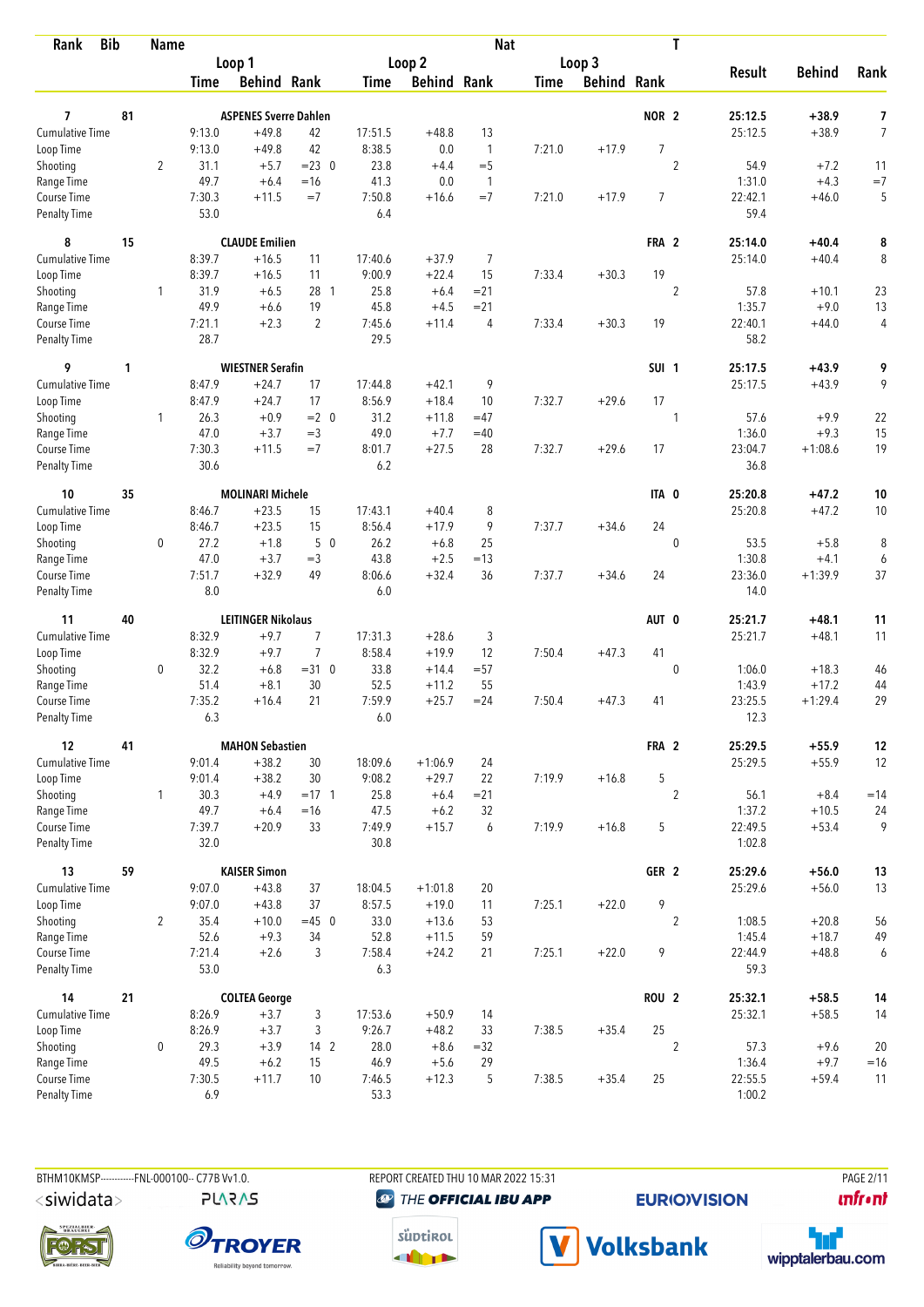| <b>Bib</b><br>Rank          |    | <b>Name</b>  |                  |                                  |                 |                |                    | <b>Nat</b>  |             |                    |                  | T              |                   |                        |                |
|-----------------------------|----|--------------|------------------|----------------------------------|-----------------|----------------|--------------------|-------------|-------------|--------------------|------------------|----------------|-------------------|------------------------|----------------|
|                             |    |              |                  | Loop 1                           |                 |                | Loop <sub>2</sub>  |             |             | Loop 3             |                  |                |                   |                        |                |
|                             |    |              | <b>Time</b>      | <b>Behind Rank</b>               |                 | Time           | <b>Behind Rank</b> |             | <b>Time</b> | <b>Behind Rank</b> |                  |                | <b>Result</b>     | <b>Behind</b>          | Rank           |
| 15                          | 8  |              |                  | <b>STALDER Gion</b>              |                 |                |                    |             |             |                    | <b>SUI 1</b>     |                | 25:33.8           | $+1:00.2$              |                |
| Cumulative Time             |    |              |                  | $+12.1$                          | 9               | 17:50.6        | $+47.9$            |             |             |                    |                  |                |                   |                        | 15<br>15       |
|                             |    |              | 8:35.3<br>8:35.3 | $+12.1$                          | 9               | 9:15.3         | $+36.8$            | 12<br>26    | 7:43.2      | $+40.1$            | 35               |                | 25:33.8           | $+1:00.2$              |                |
| Loop Time<br>Shooting       |    | $\mathbf 0$  | 30.3             | $+4.9$                           | $= 17 \quad 1$  | 27.9           | $+8.5$             | 31          |             |                    |                  | 1              | 58.2              | $+10.5$                | $= 24$         |
| Range Time                  |    |              | 50.1             | $+6.8$                           | 20              | 46.3           | $+5.0$             | 25          |             |                    |                  |                | 1:36.4            | $+9.7$                 | $=16$          |
| Course Time                 |    |              | 7:37.8           | $+19.0$                          | $=29$           | 7:57.8         | $+23.6$            | 20          | 7:43.2      | $+40.1$            | 35               |                | 23:18.8           | $+1:22.7$              | 26             |
| <b>Penalty Time</b>         |    |              | 7.4              |                                  |                 | 31.2           |                    |             |             |                    |                  |                | 38.6              |                        |                |
| 16                          | 33 |              |                  | <b>DONHAUSER Johannes Werner</b> |                 |                |                    |             |             |                    | GER <sub>2</sub> |                | 25:34.5           | $+1:00.9$              | 16             |
| <b>Cumulative Time</b>      |    |              | 8:52.3           | $+29.1$                          | 21              | 18:07.7        | $+1:05.0$          | 23          |             |                    |                  |                | 25:34.5           | $+1:00.9$              | 16             |
| Loop Time                   |    |              | 8:52.3           | $+29.1$                          | 21              | 9:15.4         | $+36.9$            | 27          | 7:26.8      | $+23.7$            | 11               |                |                   |                        |                |
| Shooting                    |    | 1            | 28.1             | $+2.7$                           | 7 <sub>1</sub>  | 24.3           | $+4.9$             | 10          |             |                    |                  | $\overline{2}$ | 52.4              | $+4.7$                 | $=$ 5          |
| Range Time                  |    |              | 46.7             | $+3.4$                           | $\overline{2}$  | 43.0           | $+1.7$             | 10          |             |                    |                  |                | 1:29.7            | $+3.0$                 | $=2$           |
| Course Time                 |    |              | 7:34.8           | $+16.0$                          | 16              | 8:02.3         | $+28.1$            | 29          | 7:26.8      | $+23.7$            | 11               |                | 23:03.9           | $+1:07.8$              | 18             |
| <b>Penalty Time</b>         |    |              | 30.8             |                                  |                 | 30.1           |                    |             |             |                    |                  |                | 1:00.9            |                        |                |
| 17                          | 4  |              |                  | <b>BRAUNHOFER Patrick</b>        |                 |                |                    |             |             |                    | ITA 0            |                | 25:36.2           | $+1:02.6$              | 17             |
| <b>Cumulative Time</b>      |    |              | 8:30.8           | $+7.6$                           | 4               | 17:37.6        | $+34.9$            | 6           |             |                    |                  |                | 25:36.2           | $+1:02.6$              | 17             |
| Loop Time                   |    |              | 8:30.8           | $+7.6$                           | 4               | 9:06.8         | $+28.3$            | 18          | 7:58.6      | $+55.5$            | 54               |                |                   |                        |                |
| Shooting                    |    | $\mathbf 0$  | 28.7             | $+3.3$                           | 12 <sub>0</sub> | 24.7           | $+5.3$             | $=11$       |             |                    |                  | $\mathbf 0$    | 53.4              | $+5.7$                 | $\overline{7}$ |
| Range Time                  |    |              | 48.5             | $+5.2$                           | $=11$           | 42.5           | $+1.2$             | $=6$        |             |                    |                  |                | 1:31.0            | $+4.3$                 | $=7$           |
| Course Time                 |    |              | 7:34.9           | $+16.1$                          | $=17$           | 8:18.1         | $+43.9$            | 50          | 7:58.6      | $+55.5$            | 54               |                | 23:51.6           | $+1:55.5$              | 46             |
| <b>Penalty Time</b>         |    |              | 7.4              |                                  |                 | 6.2            |                    |             |             |                    |                  |                | 13.6              |                        |                |
| 18                          | 74 |              |                  | NEDZA-KUBINIEC Andrzej           |                 |                |                    |             |             |                    | <b>POL 1</b>     |                | 25:40.3           | $+1:06.7$              | 18             |
| Cumulative Time             |    |              | 9:01.8           | $+38.6$                          | 32              | 17:58.1        | $+55.4$            | 15          |             |                    |                  |                | 25:40.3           | $+1:06.7$              | 18             |
| Loop Time                   |    |              | 9:01.8           | $+38.6$                          | 32              | 8:56.3         | $+17.8$            | 8           | 7:42.2      | $+39.1$            | 32               |                |                   |                        |                |
| Shooting                    |    | $\mathbf{1}$ | 28.2             | $+2.8$                           | $=8$ 0          | 27.6           | $+8.2$             | 30          |             |                    |                  | 1              | 55.9              | $+8.2$                 | 12             |
| Range Time                  |    |              | 48.1             | $+4.8$                           | $=7$            | 46.8           | $+5.5$             | 28          |             |                    |                  |                | 1:34.9            | $+8.2$                 | 12             |
| Course Time                 |    |              | 7:42.9           | $+24.1$                          | 37              | 8:02.8         | $+28.6$            | 31          | 7:42.2      | $+39.1$            | 32               |                | 23:27.9           | $+1:31.8$              | 31             |
| <b>Penalty Time</b>         |    |              | 30.8             |                                  |                 | 6.7            |                    |             |             |                    |                  |                | 37.5              |                        |                |
| 19                          | 9  |              |                  | <b>NYKVIST Emil</b>              |                 |                |                    |             |             |                    | SWE 2            |                | 25:41.2           | $+1:07.6$              | 19             |
| <b>Cumulative Time</b>      |    |              | 8:59.1           | $+35.9$                          | 26              | 18:12.2        | $+1:09.5$          | 25          |             |                    |                  |                | 25:41.2           | $+1:07.6$              | 19             |
| Loop Time                   |    |              | 8:59.1           | $+35.9$                          | 26              | 9:13.1         | $+34.6$            | 25          | 7:29.0      | $+25.9$            | 13               |                |                   |                        |                |
| Shooting                    |    | $\mathbf{1}$ | 34.4             | $+9.0$                           | $=37.1$         | 30.5           | $+11.1$            | 45          |             |                    |                  | $\overline{2}$ | 1:04.9            | $+17.2$                | 42             |
| Range Time                  |    |              | 54.7             | $+11.4$                          | 45              | 50.3           | $+9.0$             | 44          |             |                    |                  |                | 1:45.0            | $+18.3$                | $=46$          |
| Course Time                 |    |              | 7:32.7           | $+13.9$                          | 13              | 7:51.2         | $+17.0$            | 10          | 7:29.0      | $+25.9$            | 13               |                | 22:52.9           | $+56.8$                | 10             |
| <b>Penalty Time</b>         |    |              | 31.7             |                                  |                 | 31.6           |                    |             |             |                    |                  |                | 1:03.3            |                        |                |
| 20                          | 39 |              |                  | <b>DORFER Matthias</b>           |                 |                |                    |             |             |                    | GER 2            |                | 25:42.2           | $+1:08.6$              | ${\bf 20}$     |
| <b>Cumulative Time</b>      |    |              | 8:26.2           | $+3.0$                           | $\overline{2}$  | 18:07.2        | $+1:04.5$          | 22          |             |                    |                  |                | 25:42.2           | $+1:08.6$              | 20             |
| Loop Time                   |    |              | 8:26.2           | $+3.0$                           | $\overline{2}$  | 9:41.0         | $+1:02.5$          | 46          | 7:35.0      | $+31.9$            | 20               |                |                   |                        |                |
| Shooting                    |    | 0            | 31.1             | $+5.7$                           | $= 23$ 2        | 36.0           | $+16.6$            | 67          |             |                    |                  | $\overline{2}$ | 1:07.2            | $+19.5$                | $=48$          |
| Range Time                  |    |              | 49.4             | $+6.1$                           | $=13$           | 54.8           | $+13.5$            | 65          |             |                    |                  |                | 1:44.2            | $+17.5$                | 45             |
| Course Time<br>Penalty Time |    |              | 7:30.0<br>6.8    | $+11.2$                          | 6               | 7:52.5<br>53.7 | $+18.3$            | 13          | 7:35.0      | $+31.9$            | 20               |                | 22:57.5<br>1:00.5 | $+1:01.4$              | 12             |
| 21                          | 26 |              |                  | <b>CAPPELLARI Daniele</b>        |                 |                |                    |             |             |                    |                  |                | 25:47.0           |                        |                |
| <b>Cumulative Time</b>      |    |              |                  |                                  |                 |                |                    |             |             |                    | ITA <sub>2</sub> |                |                   | $+1:13.4$<br>$+1:13.4$ | 21             |
|                             |    |              | 8:51.1           | $+27.9$<br>$+27.9$               | 20<br>20        | 17:58.8        | $+56.1$            | 16          |             |                    | 40               |                | 25:47.0           |                        | 21             |
| Loop Time<br>Shooting       |    | $\mathbf{1}$ | 8:51.1<br>25.4   |                                  | 1 <sub>1</sub>  | 9:07.7         | $+29.2$            | 20          | 7:48.2      | $+45.1$            |                  |                |                   | $+2.5$                 |                |
| Range Time                  |    |              | 43.3             | 0.0<br>0.0                       | $\overline{1}$  | 24.7<br>43.4   | $+5.3$<br>$+2.1$   | $=11$<br>11 |             |                    |                  | $\overline{2}$ | 50.2<br>1:26.7    | $0.0\,$                | $\sqrt{3}$     |
| Course Time                 |    |              | 7:36.1           | $+17.3$                          | 23              | 7:53.0         | $+18.8$            | 14          | 7:48.2      | $+45.1$            | 40               |                | 23:17.3           | $+1:21.2$              | 1<br>25        |
| Penalty Time                |    |              | 31.7             |                                  |                 | 31.3           |                    |             |             |                    |                  |                | 1:03.0            |                        |                |
| 22                          | 72 |              |                  | <b>SJOKVIST Henning</b>          |                 |                |                    |             |             |                    | SWE 1            |                | 25:47.2           | $+1:13.6$              | ${\bf 22}$     |
| <b>Cumulative Time</b>      |    |              | 8:40.9           | $+17.7$                          | 12              | 17:59.3        | $+56.6$            | 17          |             |                    |                  |                | 25:47.2           | $+1:13.6$              | 22             |
| Loop Time                   |    |              | 8:40.9           | $+17.7$                          | 12              | 9:18.4         | $+39.9$            | 28          | 7:47.9      | $+44.8$            | 39               |                |                   |                        |                |
| Shooting                    |    | $\mathbf 0$  | 37.3             | $+11.9$                          | 61 1            | 26.0           | $+6.6$             | 23          |             |                    |                  | 1              | 1:03.3            | $+15.6$                | 39             |
| Range Time                  |    |              | 53.2             | $+9.9$                           | 38              | 45.1           | $+3.8$             | 18          |             |                    |                  |                | 1:38.3            | $+11.6$                | $=28$          |
| Course Time                 |    |              | 7:40.8           | $+22.0$                          | 35              | 8:02.5         | $+28.3$            | 30          | 7:47.9      | $+44.8$            | 39               |                | 23:31.2           | $+1:35.1$              | 34             |
| Penalty Time                |    |              | 6.9              |                                  |                 | 30.8           |                    |             |             |                    |                  |                | 37.7              |                        |                |

**PLARAS** 

BTHM10KMSP-----------FNL-000100-- C77B Vv1.0. REPORT CREATED THU 10 MAR 2022 15:31 PAGE 3/11 PAGE 3/11 **@** THE OFFICIAL IBU APP

**EURIO)VISION** 

**unfront** 









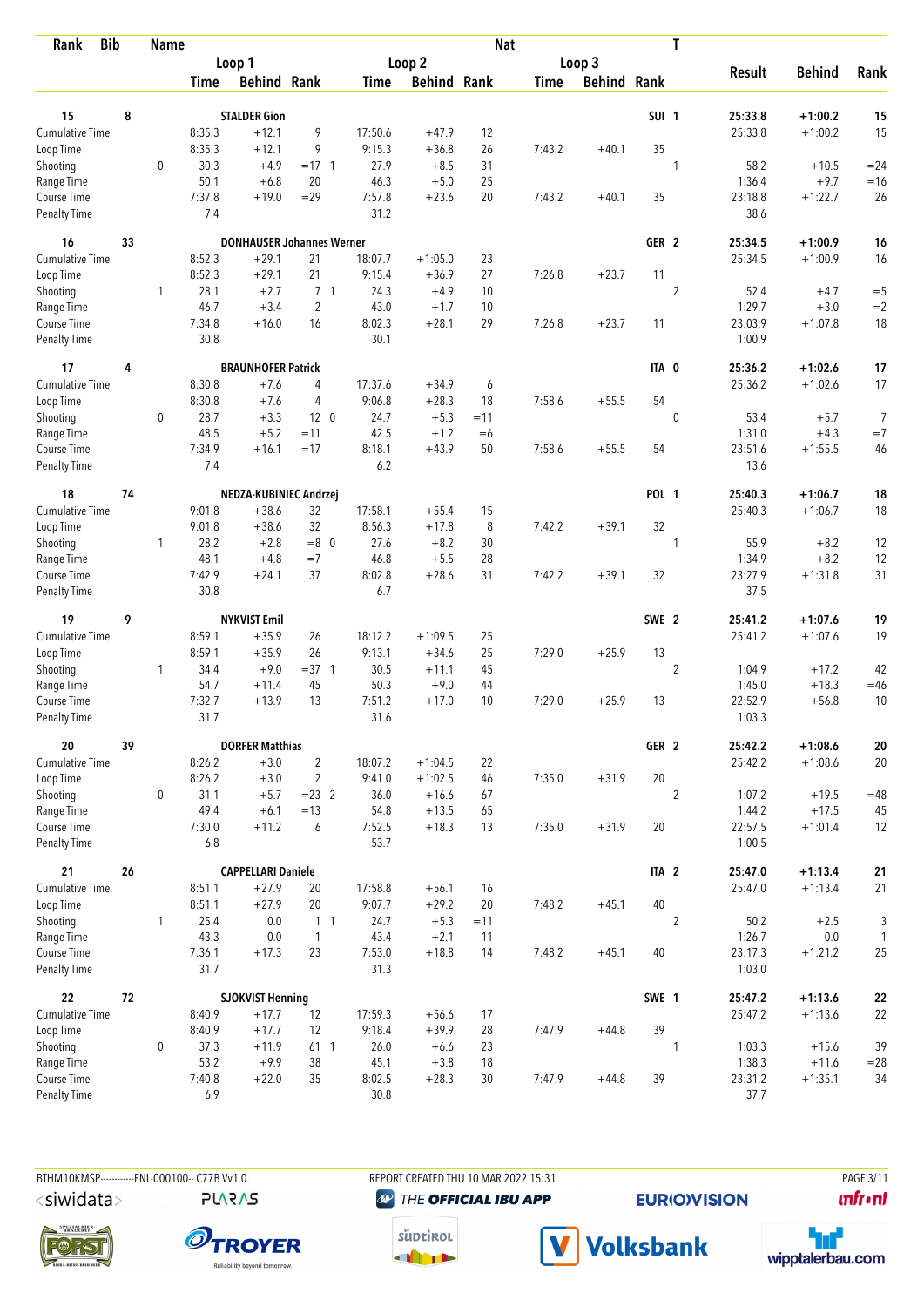| <b>Bib</b><br>Rank          |    | <b>Name</b>  |                |                                |                 |                |                    | <b>Nat</b>     |             |                    |                  | T              |                 |               |        |
|-----------------------------|----|--------------|----------------|--------------------------------|-----------------|----------------|--------------------|----------------|-------------|--------------------|------------------|----------------|-----------------|---------------|--------|
|                             |    |              |                | Loop 1                         |                 |                | Loop <sub>2</sub>  |                |             | Loop 3             |                  |                |                 |               |        |
|                             |    |              | <b>Time</b>    | <b>Behind Rank</b>             |                 | Time           | <b>Behind Rank</b> |                | <b>Time</b> | <b>Behind Rank</b> |                  |                | <b>Result</b>   | <b>Behind</b> | Rank   |
| 23                          | 19 |              |                | <b>MIKYSKA Tomas</b>           |                 |                |                    |                |             |                    | CZE <sub>3</sub> |                | 25:48.0         | $+1:14.4$     | 23     |
| Cumulative Time             |    |              | 8:50.9         | $+27.7$                        | 19              | 18:20.2        | $+1:17.5$          | 29             |             |                    |                  |                | 25:48.0         | $+1:14.4$     | 23     |
|                             |    |              | 8:50.9         | $+27.7$                        | 19              | 9:29.3         | $+50.8$            | $=36$          | 7:27.8      | $+24.7$            | 12               |                |                 |               |        |
| Loop Time                   |    | 1            | 31.6           | $+6.2$                         | 26 <sub>2</sub> | 25.7           | $+6.3$             | $=19$          |             |                    |                  | 3              | 57.4            | $+9.7$        | 21     |
| Shooting<br>Range Time      |    |              | 51.3           | $+8.0$                         | $= 28$          | 45.8           | $+4.5$             | $= 21$         |             |                    |                  |                | 1:37.1          | $+10.4$       | $= 22$ |
| Course Time                 |    |              | 7:30.6         | $+11.8$                        | 11              | 7:50.8         | $+16.6$            | $=7$           | 7:27.8      | $+24.7$            | 12               |                | 22:49.2         | $+53.1$       | 8      |
| <b>Penalty Time</b>         |    |              | 29.0           |                                |                 | 52.7           |                    |                |             |                    |                  |                | 1:21.7          |               |        |
| 24                          | 37 |              |                | <b>KARVINEN Ville-valtteri</b> |                 |                |                    |                |             |                    | FIN <sub>1</sub> |                | 25:51.6         | $+1:18.0$     | 24     |
| Cumulative Time             |    |              | 9:03.7         | $+40.5$                        | 34              | 18:04.2        | $+1:01.5$          | 19             |             |                    |                  |                | 25:51.6         | $+1:18.0$     | 24     |
| Loop Time                   |    |              | 9:03.7         | $+40.5$                        | 34              | 9:00.5         | $+22.0$            | $=13$          | 7:47.4      | $+44.3$            | 38               |                |                 |               |        |
| Shooting                    |    | 1            | 36.4           | $+11.0$                        | 55 0            | 34.8           | $+15.4$            | 64             |             |                    |                  | 1              | 1:11.2          | $+23.5$       | 60     |
| Range Time                  |    |              | 56.1           | $+12.8$                        | 53              | 53.6           | $+12.3$            | 62             |             |                    |                  |                | 1:49.7          | $+23.0$       | 57     |
| Course Time                 |    |              | 7:38.2         | $+19.4$                        | 32              | 8:00.4         | $+26.2$            | 26             | 7:47.4      | $+44.3$            | 38               |                | 23:26.0         | $+1:29.9$     | 30     |
| <b>Penalty Time</b>         |    |              | 29.4           |                                |                 | 6.5            |                    |                |             |                    |                  |                | 35.9            |               |        |
| 25                          | 23 |              |                | <b>HORNIG Vitezslav</b>        |                 |                |                    |                |             |                    | CZE 1            |                | 25:52.4         | $+1:18.8$     | 25     |
| <b>Cumulative Time</b>      |    |              | 8:58.1         | $+34.9$                        | 23              | 18:01.6        | $+58.9$            | 18             |             |                    |                  |                | 25:52.4         | $+1:18.8$     | 25     |
| Loop Time                   |    |              | 8:58.1         | $+34.9$                        | 23              | 9:03.5         | $+25.0$            | 17             | 7:50.8      | $+47.7$            | 42               |                |                 |               |        |
| Shooting                    |    | 1            | 32.2           | $+6.8$                         | $=31$ 0         | 28.3           | $+8.9$             | 35             |             |                    |                  | 1              | 1:00.5          | $+12.8$       | 33     |
| Range Time                  |    |              | 51.3           | $+8.0$                         | $=28$           | 49.0           | $+7.7$             | $=40$          |             |                    |                  |                | 1:40.3          | $+13.6$       | $= 35$ |
| Course Time                 |    |              | 7:34.9         | $+16.1$                        | $=17$           | 8:06.7         | $+32.5$            | 37             | 7:50.8      | $+47.7$            | 42               |                | 23:32.4         | $+1:36.3$     | 35     |
| <b>Penalty Time</b>         |    |              | 31.9           |                                |                 | 7.8            |                    |                |             |                    |                  |                | 39.7            |               |        |
| 26                          | 55 |              |                | <b>CHRISTILLE Cedric</b>       |                 |                |                    |                |             |                    | ITA 1            |                | 25:52.7         | $+1:19.1$     | 26     |
| Cumulative Time             |    |              | 9:06.6         | $+43.4$                        | 36              | 18:07.1        | $+1:04.4$          | 21             |             |                    |                  |                | 25:52.7         | $+1:19.1$     | 26     |
| Loop Time                   |    |              | 9:06.6         | $+43.4$                        | 36              | 9:00.5         | $+22.0$            | $=13$          | 7:45.6      | $+42.5$            | 37               |                |                 |               |        |
| Shooting                    |    | $\mathbf{1}$ | 31.0           | $+5.6$                         | 220             | 28.7           | $+9.3$             | 37             |             |                    |                  | 1              | 59.7            | $+12.0$       | $= 31$ |
| Range Time                  |    |              | 50.5           | $+7.2$                         | $= 21$          | 48.5           | $+7.2$             | 38             |             |                    |                  |                | 1:39.0          | $+12.3$       | 34     |
| Course Time                 |    |              | 7:43.9         | $+25.1$                        | 38              | 8:05.7         | $+31.5$            | 34             | 7:45.6      | $+42.5$            | 37               |                | 23:35.2         | $+1:39.1$     | 36     |
| <b>Penalty Time</b>         |    |              | 32.2           |                                |                 | 6.3            |                    |                |             |                    |                  |                | 38.5            |               |        |
| 27                          | 27 |              |                | <b>HELDNA Robert</b>           |                 |                |                    |                |             |                    | EST 0            |                | 25:54.8         | $+1:21.2$     | 27     |
| <b>Cumulative Time</b>      |    |              | 8:59.9         | $+36.7$                        | 27              | 18:12.5        | $+1:09.8$          | 26             |             |                    |                  |                | 25:54.8         | $+1:21.2$     | 27     |
| Loop Time                   |    |              | 8:59.9         | $+36.7$                        | 27              | 9:12.6         | $+34.1$            | 24             | 7:42.3      | $+39.2$            | 33               |                |                 |               |        |
| Shooting                    |    | 0            | 32.8           | $+7.4$                         | 34 0            | 26.7           | $+7.3$             | 26             |             |                    |                  | $\mathbf{0}$   | 59.6            | $+11.9$       | 30     |
| Range Time                  |    |              | 52.3           | $+9.0$                         | 33              | 46.2           | $+4.9$             | 24             |             |                    |                  |                | 1:38.5          | $+11.8$       | 30     |
| Course Time                 |    |              | 8:01.1         | $+42.3$                        | 59              | 8:19.7         | $+45.5$            | 54             | 7:42.3      | $+39.2$            | 33               |                | 24:03.1         | $+2:07.0$     | 50     |
| <b>Penalty Time</b>         |    |              | 6.5            |                                |                 | 6.7            |                    |                |             |                    |                  |                | 13.2            |               |        |
| 28                          | 29 |              |                | <b>RASTIC Damir</b>            |                 |                |                    |                |             |                    | SRB <sub>2</sub> |                | 25:59.0         | $+1:25.4$     | 28     |
| <b>Cumulative Time</b>      |    |              | 9:01.5         | $+38.3$                        | 31              | 18:20.0        | $+1:17.3$          | 28             |             |                    |                  |                | 25:59.0         | $+1:25.4$     | 28     |
| Loop Time                   |    |              | 9:01.5         | $+38.3$                        | 31              | 9:18.5         | $+40.0$            | 29             | 7:39.0      | $+35.9$            | 26               |                |                 |               |        |
| Shooting                    |    | $\mathbf{1}$ | 34.7           | $+9.3$                         | 39 1            | 33.6           | $+14.2$            | $= 55$         |             |                    |                  | $\overline{2}$ | 1:08.3          | $+20.6$       | 55     |
| Range Time                  |    |              | 54.2           | $+10.9$                        | 41              | 54.3           | $+13.0$            | 64             |             |                    |                  |                | 1:48.5          | $+21.8$       | 54     |
| Course Time<br>Penalty Time |    |              | 7:37.2<br>30.1 | $+18.4$                        | 25              | 7:55.7<br>28.5 | $+21.5$            | 18             | 7:39.0      | $+35.9$            | 26               |                | 23:11.9<br>58.6 | $+1:15.8$     | 22     |
|                             |    |              |                |                                |                 |                |                    |                |             |                    |                  |                |                 |               |        |
| 29                          | 20 |              |                | <b>USOV Mihail</b>             |                 |                |                    |                |             |                    | MDA 1            |                | 26:02.8         | $+1:29.2$     | 29     |
| <b>Cumulative Time</b>      |    |              | 9:19.0         | $+55.8$                        | 47              | 18:26.0        | $+1:23.3$          | 32             |             |                    |                  |                | 26:02.8         | $+1:29.2$     | 29     |
| Loop Time                   |    |              | 9:19.0         | $+55.8$                        | 47              | 9:07.0         | $+28.5$            | 19             | 7:36.8      | $+33.7$            | 22               |                |                 |               |        |
| Shooting                    |    | $\mathbf{1}$ | 34.8           | $+9.4$                         | 40 0            | 21.1           | $+1.7$             | $\mathfrak{Z}$ |             |                    |                  | 1              | 56.0            | $+8.3$        | 13     |
| Range Time                  |    |              | 50.5           | $+7.2$                         | $= 21$          | 42.1           | $+0.8$             | $\overline{2}$ |             |                    |                  |                | 1:32.6          | $+5.9$        | 10     |
| Course Time<br>Penalty Time |    |              | 7:57.3<br>31.2 | $+38.5$                        | 56              | 8:18.5<br>6.4  | $+44.3$            | 51             | 7:36.8      | $+33.7$            | 22               |                | 23:52.6<br>37.6 | $+1:56.5$     | 47     |
| 30                          | 79 |              |                | <b>FAUNER Daniele</b>          |                 |                |                    |                |             |                    | ITA 3            |                | 26:05.7         | $+1:32.1$     | $30\,$ |
| <b>Cumulative Time</b>      |    |              | 8:34.7         | $+11.5$                        | 8               | 18:33.5        | $+1:30.8$          | 36             |             |                    |                  |                | 26:05.7         | $+1:32.1$     | $30\,$ |
| Loop Time                   |    |              | 8:34.7         | $+11.5$                        | 8               | 9:58.8         | $+1:20.3$          | 55             | 7:32.2      | $+29.1$            | 16               |                |                 |               |        |
| Shooting                    |    | 0            | 35.2           | $+9.8$                         | 44 3            | 31.2           | $+11.8$            | $=47$          |             |                    |                  | 3              | 1:06.5          | $+18.8$       | 47     |
| Range Time                  |    |              | 53.1           | $+9.8$                         | 37              | 49.7           | $+8.4$             | 43             |             |                    |                  |                | 1:42.8          | $+16.1$       | 42     |
| Course Time                 |    |              | 7:34.3         | $+15.5$                        | $=14$           | 7:52.1         | $+17.9$            | 12             | 7:32.2      | $+29.1$            | 16               |                | 22:58.6         | $+1:02.5$     | 13     |
| Penalty Time                |    |              | 7.3            |                                |                 | 1:17.0         |                    |                |             |                    |                  |                | 1:24.3          |               |        |

BTHM10KMSP------------FNL-000100-- C77B Vv1.0. <siwidata>

**PLARAS** 

REPORT CREATED THU 10 MAR 2022 15:31 **@** THE OFFICIAL IBU APP

**EURIO)VISION** 

**PAGE 4/11 unfront** 









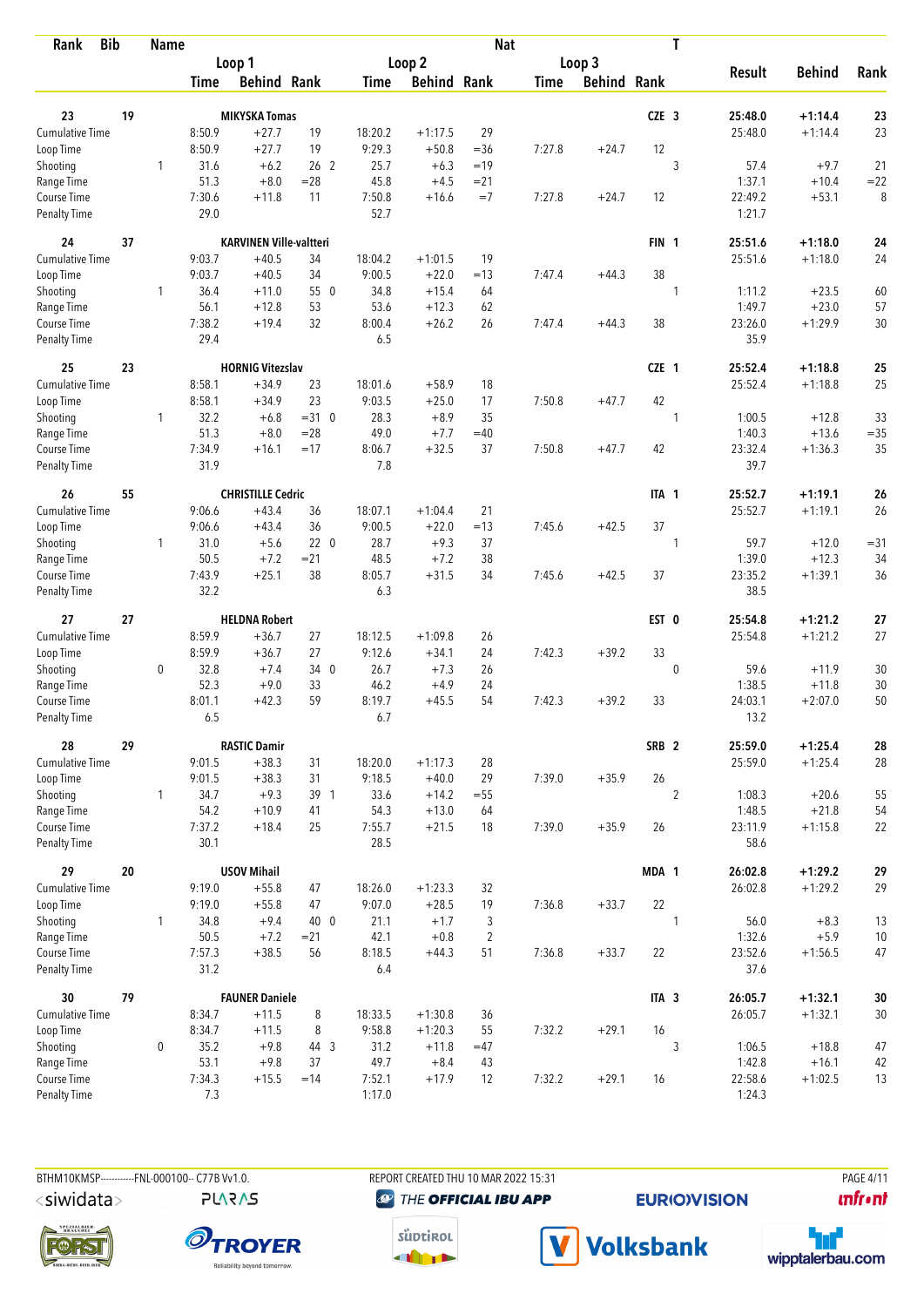| <b>Bib</b><br>Rank                 |    | <b>Name</b>    |                |                           |                 |                |                    | <b>Nat</b>     |             |                    |                  | T              |                   |               |        |
|------------------------------------|----|----------------|----------------|---------------------------|-----------------|----------------|--------------------|----------------|-------------|--------------------|------------------|----------------|-------------------|---------------|--------|
|                                    |    |                |                | Loop 1                    |                 |                | Loop <sub>2</sub>  |                |             | Loop 3             |                  |                |                   |               |        |
|                                    |    |                | <b>Time</b>    | <b>Behind Rank</b>        |                 | Time           | <b>Behind Rank</b> |                | <b>Time</b> | <b>Behind Rank</b> |                  |                | <b>Result</b>     | <b>Behind</b> | Rank   |
| 31                                 | 54 |                |                | <b>ABRAHAM Ludek</b>      |                 |                |                    |                |             |                    | CZE <sub>2</sub> |                | 26:10.0           | $+1:36.4$     | 31     |
| Cumulative Time                    |    |                | 9:13.1         | $+49.9$                   | 43              | 18:40.3        | $+1:37.6$          | 38             |             |                    |                  |                | 26:10.0           | $+1:36.4$     | 31     |
|                                    |    |                | 9:13.1         | $+49.9$                   | 43              | 9:27.2         | $+48.7$            | 35             | 7:29.7      | $+26.6$            | 14               |                |                   |               |        |
| Loop Time                          |    | 1              | 36.5           |                           |                 | 31.3           | $+11.9$            | $=49$          |             |                    |                  | $\overline{2}$ | 1:07.8            | $+20.1$       | 52     |
| Shooting<br>Range Time             |    |                | 55.4           | $+11.1$<br>$+12.1$        | 56 1<br>48      | 49.6           | $+8.3$             | 42             |             |                    |                  |                | 1:45.0            | $+18.3$       | $=46$  |
| Course Time                        |    |                | 7:47.7         | $+28.9$                   | 44              | 8:07.0         | $+32.8$            | 38             | 7:29.7      | $+26.6$            | 14               |                | 23:24.4           | $+1:28.3$     | 28     |
| <b>Penalty Time</b>                |    |                | 30.0           |                           |                 | 30.6           |                    |                |             |                    |                  |                | 1:00.6            |               |        |
| 32                                 | 13 |                |                | <b>POSTL Thomas</b>       |                 |                |                    |                |             |                    | AUT <sub>2</sub> |                | 26:12.2           | $+1:38.6$     | 32     |
| Cumulative Time                    |    |                | 9:00.1         | $+36.9$                   | 28              | 18:21.0        | $+1:18.3$          | 30             |             |                    |                  |                | 26:12.2           | $+1:38.6$     | 32     |
| Loop Time                          |    |                | 9:00.1         | $+36.9$                   | 28              | 9:20.9         | $+42.4$            | 32             | 7:51.2      | $+48.1$            | 43               |                |                   |               |        |
| Shooting                           |    | 1              | 31.5           | $+6.1$                    | 25 <sub>1</sub> | 28.0           | $+8.6$             | $=32$          |             |                    |                  | $\overline{2}$ | 59.5              | $+11.8$       | 29     |
| Range Time                         |    |                | 52.7           | $+9.4$                    | $=35$           | 47.6           | $+6.3$             | 33             |             |                    |                  |                | 1:40.3            | $+13.6$       | $=35$  |
| Course Time                        |    |                | 7:37.8         | $+19.0$                   | $=29$           | 8:01.6         | $+27.4$            | 27             | 7:51.2      | $+48.1$            | 43               |                | 23:30.6           | $+1:34.5$     | 33     |
| <b>Penalty Time</b>                |    |                | 29.6           |                           |                 | 31.7           |                    |                |             |                    |                  |                | 1:01.3            |               |        |
| 33                                 | 30 |                |                | <b>BOVISI Sandro</b>      |                 |                |                    |                |             |                    | SUI <sub>2</sub> |                | 26:13.5           | $+1:39.9$     | 33     |
| Cumulative Time                    |    |                | 9:01.3         | $+38.1$                   | 29              | 18:30.6        | $+1:27.9$          | 34             |             |                    |                  |                | 26:13.5           | $+1:39.9$     | 33     |
| Loop Time                          |    |                | 9:01.3         | $+38.1$                   | 29              | 9:29.3         | $+50.8$            | $= 36$         | 7:42.9      | $+39.8$            | 34               |                |                   |               |        |
| Shooting                           |    | $\mathbf{1}$   | 36.2           | $+10.8$                   | $= 52 \quad 1$  | 35.8           | $+16.4$            | 66             |             |                    |                  | $\overline{c}$ | 1:12.0            | $+24.3$       | 64     |
| Range Time                         |    |                | 55.6           | $+12.3$                   | $=49$           | 58.4           | $+17.1$            | 71             |             |                    |                  |                | 1:54.0            | $+27.3$       | 64     |
| Course Time<br><b>Penalty Time</b> |    |                | 7:34.9<br>30.8 | $+16.1$                   | $=17$           | 7:59.0<br>31.9 | $+24.8$            | 23             | 7:42.9      | $+39.8$            | 34               |                | 23:16.8<br>1:02.7 | $+1:20.7$     | 24     |
| 34                                 | 34 |                |                | <b>FILIP Wojciech</b>     |                 |                |                    |                |             |                    | <b>POL 1</b>     |                | 26:16.2           | $+1:42.6$     | 34     |
| Cumulative Time                    |    |                | 8:47.3         | $+24.1$                   | 16              | 18:17.7        | $+1:15.0$          | 27             |             |                    |                  |                | 26:16.2           | $+1:42.6$     | 34     |
| Loop Time                          |    |                | 8:47.3         | $+24.1$                   | 16              | 9:30.4         | $+51.9$            | 38             | 7:58.5      | $+55.4$            | 53               |                |                   |               |        |
| Shooting                           |    | 0              | 30.3           | $+4.9$                    | $= 17 \quad 1$  | 26.8           | $+7.4$             | 27             |             |                    |                  | 1              | 57.1              | $+9.4$        | $=18$  |
| Range Time                         |    |                | 49.8           | $+6.5$                    | 18              | 47.3           | $+6.0$             | $= 30$         |             |                    |                  |                | 1:37.1            | $+10.4$       | $= 22$ |
| Course Time                        |    |                | 7:50.6         | $+31.8$                   | 45              | 8:09.6         | $+35.4$            | 42             | 7:58.5      | $+55.4$            | 53               |                | 23:58.7           | $+2:02.6$     | 49     |
| <b>Penalty Time</b>                |    |                | 6.9            |                           |                 | 33.5           |                    |                |             |                    |                  |                | 40.4              |               |        |
| 35                                 | 71 |                |                | <b>DANUSER Dajan</b>      |                 |                |                    |                |             |                    | SUI 4            |                | 26:17.1           | $+1:43.5$     | 35     |
| Cumulative Time                    |    |                | 10:17.4        | $+1:54.2$                 | 69              | 19:00.5        | $+1:57.8$          | 46             |             |                    |                  |                | 26:17.1           | $+1:43.5$     | 35     |
| Loop Time                          |    |                | 10:17.4        | $+1:54.2$                 | 69              | 8:43.1         | $+4.6$             | 4              | 7:16.6      | $+13.5$            | 3                |                |                   |               |        |
| Shooting                           |    | 4              | 43.9           | $+18.5$                   | 73 0            | 39.1           | $+19.7$            | 72             |             |                    |                  | 4              | 1:23.1            | $+35.4$       | 75     |
| Range Time                         |    |                | 1:04.9         | $+21.6$                   | $=75$           | 56.6           | $+15.3$            | $=67$          |             |                    |                  |                | 2:01.5            | $+34.8$       | 74     |
| Course Time                        |    |                | 7:32.6         | $+13.8$                   | 12              | 7:40.2         | $+6.0$             | $\overline{2}$ | 7:16.6      | $+13.5$            | 3                |                | 22:29.4           | $+33.3$       | 3      |
| <b>Penalty Time</b>                |    |                | 1:39.9         |                           |                 | 6.3            |                    |                |             |                    |                  |                | 1:46.2            |               |        |
| 36                                 | 45 |                |                | <b>FRAVI Laurin</b>       |                 |                |                    |                |             |                    | SUI <sub>3</sub> |                | 26:17.6           | $+1:44.0$     | 36     |
| <b>Cumulative Time</b>             |    |                | 8:58.9         | $+35.7$                   | 25              | 18:46.0        | $+1:43.3$          | 41             |             |                    |                  |                | 26:17.6           | $+1:44.0$     | 36     |
| Loop Time                          |    |                | 8:58.9         | $+35.7$                   | 25              | 9:47.1         | $+1:08.6$          | 50             | 7:31.6      | $+28.5$            | 15               |                |                   |               |        |
| Shooting                           |    | $\mathbf{1}$   | 29.4           | $+4.0$                    | 15 2            | 29.1           | $+9.7$             | 38             |             |                    |                  | 3              | 58.5              | $+10.8$       | 26     |
| Range Time                         |    |                | 51.6           | $+8.3$                    | 31              | 50.5           | $+9.2$             | 45             |             |                    |                  |                | 1:42.1            | $+15.4$       | 41     |
| Course Time<br>Penalty Time        |    |                | 7:34.3<br>33.0 | $+15.5$                   | $=14$           | 7:59.9<br>56.7 | $+25.7$            | $= 24$         | 7:31.6      | $+28.5$            | 15               |                | 23:05.8<br>1:29.7 | $+1:09.7$     | 20     |
| 37                                 | 14 |                |                | <b>RIVAIL Hugo</b>        |                 |                |                    |                |             |                    | FRA 3            |                | 26:18.2           | $+1:44.6$     | $37\,$ |
| <b>Cumulative Time</b>             |    |                | 8:32.6         | $+9.4$                    | 6               | 18:44.9        | $+1:42.2$          | 40             |             |                    |                  |                | 26:18.2           | $+1:44.6$     | 37     |
| Loop Time                          |    |                | 8:32.6         | $+9.4$                    | 6               | 10:12.3        | $+1:33.8$          | 61             | 7:33.3      | $+30.2$            | 18               |                |                   |               |        |
| Shooting                           |    | 0              | 28.4           | $+3.0$                    | 11 <sub>3</sub> | 31.3           | $+11.9$            | $=49$          |             |                    |                  | 3              | 59.7              | $+12.0$       | $= 31$ |
| Range Time                         |    |                | 49.4           | $+6.1$                    | $=13$           | 51.8           | $+10.5$            | 48             |             |                    |                  |                | 1:41.2            | $+14.5$       | 37     |
| Course Time                        |    |                | 7:35.8         | $+17.0$                   | 22              | 7:54.0         | $+19.8$            | 17             | 7:33.3      | $+30.2$            | 18               |                | 23:03.1           | $+1:07.0$     | $=16$  |
| Penalty Time                       |    |                | 7.4            |                           |                 | 1:26.5         |                    |                |             |                    |                  |                | 1:33.9            |               |        |
| 38                                 | 6  |                |                | <b>UNTERWEGER Dominic</b> |                 |                |                    |                |             |                    | AUT <sub>2</sub> |                | 26:22.7           | $+1:49.1$     | 38     |
| Cumulative Time                    |    |                | 9:26.4         | $+1:03.2$                 | $= 53$          | 18:28.2        | $+1:25.5$          | 33             |             |                    |                  |                | 26:22.7           | $+1:49.1$     | $38\,$ |
| Loop Time                          |    |                | 9:26.4         | $+1:03.2$                 | $= 53$          | 9:01.8         | $+23.3$            | 16             | 7:54.5      | $+51.4$            | 47               |                |                   |               |        |
| Shooting                           |    | $\overline{2}$ | 37.0           | $+11.6$                   | 59 0            | 24.0           | $+4.6$             | 8              |             |                    |                  | $\overline{2}$ | 1:01.1            | $+13.4$       | 36     |
| Range Time                         |    |                | 54.4           | $+11.1$                   | 42              | 43.8           | $+2.5$             | $=13$          |             |                    |                  |                | 1:38.2            | $+11.5$       | 27     |
| Course Time                        |    |                | 7:37.6         | $+18.8$                   | 28              | 8:10.8         | $+36.6$            | 43             | 7:54.5      | $+51.4$            | 47               |                | 23:42.9           | $+1:46.8$     | 41     |
| Penalty Time                       |    |                | 54.4           |                           |                 | 7.2            |                    |                |             |                    |                  |                | 1:01.6            |               |        |

BTHM10KMSP-----------FNL-000100-- C77B Vv1.0. <siwidata>

**PLARAS** 

REPORT CREATED THU 10 MAR 2022 15:31 **@** THE OFFICIAL IBU APP

**EURIO)VISION** 

**PAGE 5/11** *<u><u>Infront</u>*</u>









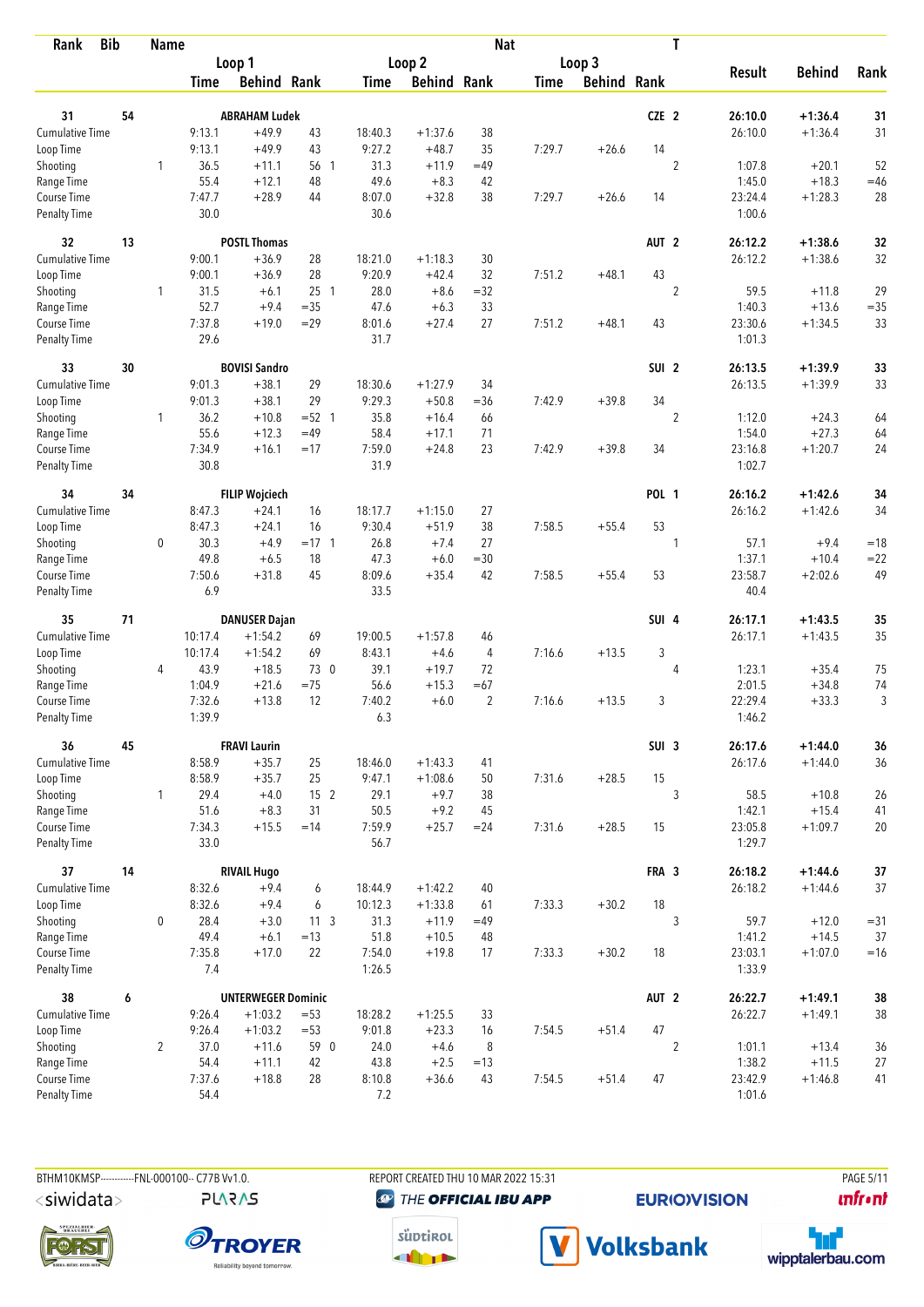| <b>Bib</b><br>Rank          |              | <b>Name</b>    |                |                                |                 |                |                    | <b>Nat</b>     |             |                    |                  | T              |                   |               |              |
|-----------------------------|--------------|----------------|----------------|--------------------------------|-----------------|----------------|--------------------|----------------|-------------|--------------------|------------------|----------------|-------------------|---------------|--------------|
|                             |              |                |                | Loop 1                         |                 |                | Loop 2             |                |             | Loop 3             |                  |                |                   |               |              |
|                             |              |                | Time           | <b>Behind Rank</b>             |                 | Time           | <b>Behind Rank</b> |                | <b>Time</b> | <b>Behind Rank</b> |                  |                | <b>Result</b>     | <b>Behind</b> | Rank         |
| 39                          | 25           |                |                | <b>KODAMA Shohei</b>           |                 |                |                    |                |             |                    | JPN <sub>2</sub> |                | 26:26.7           | $+1:53.1$     | 39           |
| Cumulative Time             |              |                | 9:10.0         | $+46.8$                        | 39              | 18:30.8        | $+1:28.1$          | 35             |             |                    |                  |                | 26:26.7           | $+1:53.1$     | 39           |
| Loop Time                   |              |                | 9:10.0         | $+46.8$                        | 39              | 9:20.8         | $+42.3$            | 31             | 7:55.9      | $+52.8$            | 51               |                |                   |               |              |
| Shooting                    |              | 1              | 37.5           | $+12.1$                        | $=63$ 1         | 25.0           | $+5.6$             | 15             |             |                    |                  | $\overline{c}$ | 1:02.5            | $+14.8$       | 37           |
| Range Time                  |              |                | 57.6           | $+14.3$                        | $=60$           | 44.3           | $+3.0$             | 16             |             |                    |                  |                | 1:41.9            | $+15.2$       | 40           |
| Course Time                 |              |                | 7:42.5         | $+23.7$                        | 36              | 8:08.0         | $+33.8$            | 39             | 7:55.9      | $+52.8$            | 51               |                | 23:46.4           | $+1:50.3$     | 44           |
| <b>Penalty Time</b>         |              |                | 29.9           |                                |                 | 28.5           |                    |                |             |                    |                  |                | 58.4              |               |              |
| 40                          | 84           |                |                | <b>GAUTIER PELISSIER Aubin</b> |                 |                |                    |                |             |                    | FRA 2            |                | 26:27.4           | $+1:53.8$     | 40           |
| <b>Cumulative Time</b>      |              |                | 9:23.9         | $+1:00.7$                      | 51              | 18:51.0        | $+1:48.3$          | 42             |             |                    |                  |                | 26:27.4           | $+1:53.8$     | 40           |
| Loop Time                   |              |                | 9:23.9         | $+1:00.7$                      | 51              | 9:27.1         | $+48.6$            | 34             | 7:36.4      | $+33.3$            | 21               |                |                   |               |              |
| Shooting                    |              | 1              | 42.7           | $+17.3$                        | $71 \quad 1$    | 28.6           | $+9.2$             | 36             |             |                    |                  | $\overline{2}$ | 1:11.4            | $+23.7$       | 62           |
| Range Time                  |              |                | 1:03.9         | $+20.6$                        | 74              | 48.0           | $+6.7$             | $=$ 36         |             |                    |                  |                | 1:51.9            | $+25.2$       | 62           |
| Course Time                 |              |                | 7:50.7         | $+31.9$                        | 46              | 8:09.2         | $+35.0$            | $=40$          | 7:36.4      | $+33.3$            | 21               |                | 23:36.3           | $+1:40.2$     | 38           |
| Penalty Time                |              |                | 29.3           |                                |                 | 29.9           |                    |                |             |                    |                  |                | 59.2              |               |              |
| 41                          | 53           |                |                | <b>BROWN Luke</b>              |                 |                |                    |                |             |                    | USA <sub>2</sub> |                | 26:30.4           | $+1:56.8$     | 41           |
| Cumulative Time             |              |                | 9:25.0         | $+1:01.8$                      | 52              | 19:04.6        | $+2:01.9$          | 50             |             |                    |                  |                | 26:30.4           | $+1:56.8$     | 41           |
| Loop Time                   |              |                | 9:25.0         | $+1:01.8$                      | 52              | 9:39.6         | $+1:01.1$          | 44             | 7:25.8      | $+22.7$            | 10               |                |                   |               |              |
| Shooting                    |              | 1              | 34.4           | $+9.0$                         | $=37.1$         | 41.4           | $+22.0$            | 75             |             |                    |                  | $\overline{2}$ | 1:15.9            | $+28.2$       | 67           |
| Range Time                  |              |                | 59.1           | $+15.8$                        | 65              | 1:00.0         | $+18.7$            | 75             |             |                    |                  |                | 1:59.1            | $+32.4$       | 68           |
| Course Time                 |              |                | 7:54.2         | $+35.4$                        | 52              | 8:09.2         | $+35.0$            | $=40$          | 7:25.8      | $+22.7$            | 10               |                | 23:29.2           | $+1:33.1$     | 32           |
| <b>Penalty Time</b>         |              |                | 31.7           |                                |                 | 30.4           |                    |                |             |                    |                  |                | 1:02.1            |               |              |
| 42                          | 11           |                |                | <b>REPNIK Matic</b>            |                 |                |                    |                |             |                    | SLO 1            |                | 26:34.2           | $+2:00.6$     | 42           |
| Cumulative Time             |              |                | 8:45.7         | $+22.5$                        | 14              | 18:21.2        | $+1:18.5$          | 31             |             |                    |                  |                | 26:34.2           | $+2:00.6$     | 42           |
| Loop Time                   |              |                | 8:45.7         | $+22.5$                        | 14              | 9:35.5         | $+57.0$            | 43             | 8:13.0      | $+1:09.9$          | 65               |                |                   |               |              |
| Shooting                    |              | 0              | 28.2           | $+2.8$                         | $=8$ 1          | 19.4           | 0.0                | $\overline{1}$ |             |                    |                  | 1              | 47.7              | 0.0           | $\mathbf{1}$ |
| Range Time                  |              |                | 48.1           | $+4.8$                         | $=7$            | 42.5           | $+1.2$             | $=6$           |             |                    |                  |                | 1:30.6            | $+3.9$        | $=4$         |
| Course Time                 |              |                | 7:51.4         | $+32.6$                        | 48              | 8:21.9         | $+47.7$            | 57             | 8:13.0      | $+1:09.9$          | 65               |                | 24:26.3           | $+2:30.2$     | 57           |
| <b>Penalty Time</b>         |              |                | 6.2            |                                |                 | 31.1           |                    |                |             |                    |                  |                | 37.3              |               |              |
| 43                          | 43           |                |                | <b>KRUPCIK Tomas</b>           |                 |                |                    |                |             |                    | CZE 1            |                | 26:39.8           | $+2:06.2$     | 43           |
| <b>Cumulative Time</b>      |              |                | 8:52.8         | $+29.6$                        | 22              | 18:37.7        | $+1:35.0$          | 37             |             |                    |                  |                | 26:39.8           | $+2:06.2$     | 43           |
| Loop Time                   |              |                | 8:52.8         | $+29.6$                        | 22              | 9:44.9         | $+1:06.4$          | 48             | 8:02.1      | $+59.0$            | 55               |                |                   |               |              |
| Shooting                    |              | 0              | 32.0           | $+6.6$                         | 29 1            | 35.4           | $+16.0$            | 65             |             |                    |                  | 1              | 1:07.4            | $+19.7$       | $=50$        |
| Range Time                  |              |                | 52.0           | $+8.7$                         | 32              | 53.3           | $+12.0$            | $=60$          |             |                    |                  |                | 1:45.3            | $+18.6$       | 48           |
| Course Time                 |              |                | 7:53.9         | $+35.1$                        | 51              | 8:19.2         | $+45.0$            | 53             | 8:02.1      | $+59.0$            | 55               |                | 24:15.2           | $+2:19.1$     | 53           |
| <b>Penalty Time</b>         |              |                | 6.9            |                                |                 | 32.4           |                    |                |             |                    |                  |                | 39.3              |               |              |
| 44                          | 31           |                |                | <b>BUTA Florin-Catalin</b>     |                 |                |                    |                |             |                    | ROU <sub>3</sub> |                | 26:42.0           | $+2:08.4$     | 44           |
| <b>Cumulative Time</b>      |              |                | 9:06.5         | $+43.3$                        | 35              | 19:05.1        | $+2:02.4$          | 51             |             |                    |                  |                | 26:42.0           | $+2:08.4$     | 44           |
| Loop Time                   |              |                | 9:06.5         | $+43.3$                        | 35              | 9:58.6         | $+1:20.1$          | 54             | 7:36.9      | $+33.8$            | 23               |                |                   |               |              |
| Shooting                    |              | $\mathbf{1}$   | 31.8           | $+6.4$                         | 27 <sub>2</sub> | 27.1           | $+7.7$             | 29             |             |                    |                  | 3              | 58.9              | $+11.2$       | 28           |
| Range Time                  |              |                | 50.5           | $+7.2$                         | $= 21$          | 46.4           | $+5.1$             | 26             |             |                    |                  |                | 1:36.9            | $+10.2$       | 20           |
| Course Time<br>Penalty Time |              |                | 7:44.7<br>31.3 | $+25.9$                        | 40              | 8:15.3<br>56.9 | $+41.1$            | 46             | 7:36.9      | $+33.8$            | 23               |                | 23:36.9<br>1:28.2 | $+1:40.8$     | 39           |
| 45                          | $\mathbf{3}$ |                |                | <b>WRIGHT Campbell</b>         |                 |                |                    |                |             |                    | NZL <sub>2</sub> |                | 26:45.0           | $+2:11.4$     | 45           |
| Cumulative Time             |              |                | 9:31.9         | $+1:08.7$                      | 55              | 18:41.2        | $+1:38.5$          | 39             |             |                    |                  |                | 26:45.0           | $+2:11.4$     | 45           |
| Loop Time                   |              |                | 9:31.9         | $+1:08.7$                      | 55              | 9:09.3         | $+30.8$            | 23             | 8:03.8      | $+1:00.7$          | 57               |                |                   |               |              |
| Shooting                    |              | $\overline{2}$ | 35.8           | $+10.4$                        | $=48$ 0         | 22.7           | $+3.3$             | 4              |             |                    |                  | $\sqrt{2}$     | 58.6              | $+10.9$       | $27\,$       |
| Range Time                  |              |                | 54.6           | $+11.3$                        | $=43$           | 42.4           | $+1.1$             | $=4$           |             |                    |                  |                | 1:37.0            | $+10.3$       | 21           |
| Course Time                 |              |                | 7:40.5         | $+21.7$                        | 34              | 8:20.1         | $+45.9$            | 55             | 8:03.8      | $+1:00.7$          | 57               |                | 24:04.4           | $+2:08.3$     | 51           |
| <b>Penalty Time</b>         |              |                | 56.8           |                                |                 | 6.8            |                    |                |             |                    |                  |                | 1:03.6            |               |              |
| 46                          | 24           |                |                | <b>SKORUSA Wojciech</b>        |                 |                |                    |                |             |                    | POL 2            |                | 26:47.3           | $+2:13.7$     | 46           |
| <b>Cumulative Time</b>      |              |                | 9:18.7         | $+55.5$                        | 45              | 18:52.7        | $+1:50.0$          | 43             |             |                    |                  |                | 26:47.3           | $+2:13.7$     | 46           |
| Loop Time                   |              |                | 9:18.7         | $+55.5$                        | 45              | 9:34.0         | $+55.5$            | 41             | 7:54.6      | $+51.5$            | 48               |                |                   |               |              |
| Shooting                    |              | 1              | 46.5           | $+21.1$                        | $=76$ 1         | 38.4           | $+19.0$            | 70             |             |                    |                  | $\overline{2}$ | 1:25.0            | $+37.3$       | 76           |
| Range Time                  |              |                | 1:05.8         | $+22.5$                        | 77              | 57.7           | $+16.4$            | 69             |             |                    |                  |                | 2:03.5            | $+36.8$       | 75           |
| Course Time                 |              |                | 7:44.1         | $+25.3$                        | 39              | 8:05.2         | $+31.0$            | 33             | 7:54.6      | $+51.5$            | 48               |                | 23:43.9           | $+1:47.8$     | 42           |
| Penalty Time                |              |                | 28.8           |                                |                 | 31.1           |                    |                |             |                    |                  |                | 59.9              |               |              |

**PLARAS** 

BTHM10KMSP-----------FNL-000100-- C77B Vv1.0. REPORT CREATED THU 10 MAR 2022 15:31 PAGE 6/11 **@** THE OFFICIAL IBU APP

**EURIO)VISION** 

*<u><u>Infront</u>*</u>









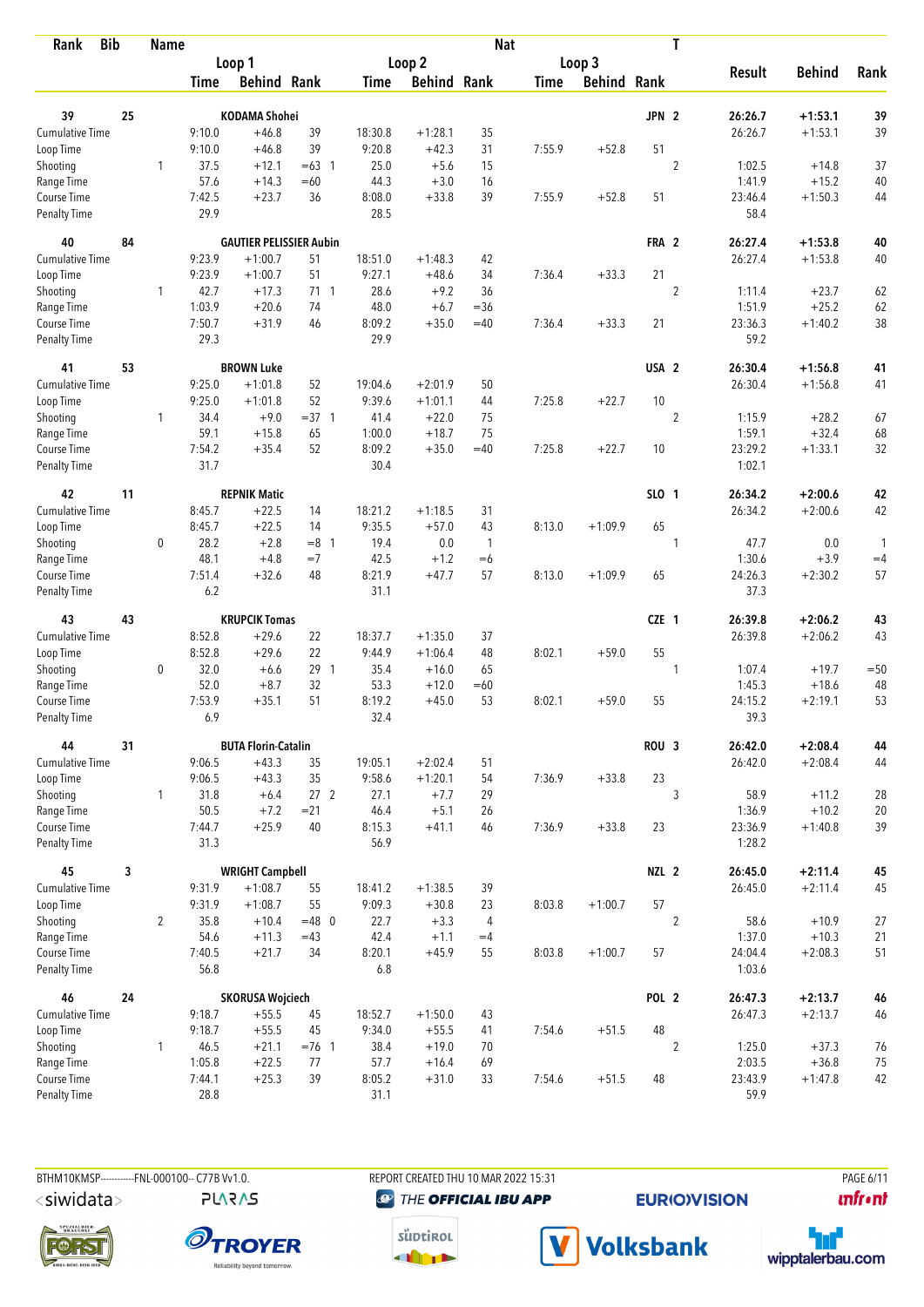| <b>Bib</b><br>Rank                 |    | <b>Name</b>    |                |                                    |                  |               |                    | <b>Nat</b>          |             |                    |                  | T              |                 |                    |                    |
|------------------------------------|----|----------------|----------------|------------------------------------|------------------|---------------|--------------------|---------------------|-------------|--------------------|------------------|----------------|-----------------|--------------------|--------------------|
|                                    |    |                |                | Loop 1                             |                  |               | Loop 2             |                     |             | Loop 3             |                  |                |                 |                    |                    |
|                                    |    |                | <b>Time</b>    | <b>Behind Rank</b>                 |                  | Time          | <b>Behind Rank</b> |                     | <b>Time</b> | <b>Behind Rank</b> |                  |                | <b>Result</b>   | <b>Behind</b>      | Rank               |
| 47                                 | 80 |                |                | <b>MUEHLBACHER Fredrik</b>         |                  |               |                    |                     |             |                    | AUT 4            |                | 26:52.6         | $+2:19.0$          | 47                 |
| <b>Cumulative Time</b>             |    |                | 9:26.4         | $+1:03.2$                          | $= 53$           | 19:11.5       | $+2:08.8$          | 54                  |             |                    |                  |                | 26:52.6         | $+2:19.0$          | 47                 |
|                                    |    |                | 9:26.4         | $+1:03.2$                          | $= 53$           | 9:45.1        | $+1:06.6$          | 49                  | 7:41.1      | $+38.0$            | 29               |                |                 |                    |                    |
| Loop Time                          |    |                |                |                                    |                  |               |                    |                     |             |                    |                  |                | 1:10.1          |                    |                    |
| Shooting                           |    | $\overline{2}$ | 35.8<br>55.6   | $+10.4$                            | $=48$ 2<br>$=49$ | 34.3<br>53.3  | $+14.9$            | $=61$<br>$=60$      |             |                    |                  | $\overline{4}$ | 1:48.9          | $+22.4$<br>$+22.2$ | 59                 |
| Range Time<br>Course Time          |    |                | 7:37.4         | $+12.3$<br>$+18.6$                 | 27               | 7:55.8        | $+12.0$<br>$+21.6$ | 19                  | 7:41.1      | $+38.0$            | 29               |                | 23:14.3         | $+1:18.2$          | 55<br>23           |
| <b>Penalty Time</b>                |    |                | 53.4           |                                    |                  | 56.0          |                    |                     |             |                    |                  |                | 1:49.4          |                    |                    |
| 48                                 | 22 |                |                | <b>DURTSCHI Max</b>                |                  |               |                    |                     |             |                    | USA <sub>2</sub> |                | 26:53.7         | $+2:20.1$          | 48                 |
| <b>Cumulative Time</b>             |    |                | 9:53.9         | $+1:30.7$                          | 64               | 19:13.0       | $+2:10.3$          | 55                  |             |                    |                  |                | 26:53.7         | $+2:20.1$          | 48                 |
| Loop Time                          |    |                | 9:53.9         | $+1:30.7$                          | 64               | 9:19.1        | $+40.6$            | 30                  | 7:40.7      | $+37.6$            | 28               |                |                 |                    |                    |
| Shooting                           |    | $\overline{2}$ | 43.1           | $+17.7$                            | 72 0             | 30.1          | $+10.7$            | 43                  |             |                    |                  | $\overline{2}$ | 1:13.2          | $+25.5$            | 65                 |
| Range Time                         |    |                | 1:03.5         | $+20.2$                            | 73               | 52.2          | $+10.9$            | 49                  |             |                    |                  |                | 1:55.7          | $+29.0$            | 66                 |
| Course Time                        |    |                | 7:55.3         | $+36.5$                            | 54               | 8:20.5        | $+46.3$            | 56                  | 7:40.7      | $+37.6$            | 28               |                | 23:56.5         | $+2:00.4$          | 48                 |
| Penalty Time                       |    |                | 55.1           |                                    |                  | 6.4           |                    |                     |             |                    |                  |                | 1:01.5          |                    |                    |
| 49                                 | 44 |                |                | <b>NAKAJIMA Jin</b>                |                  |               |                    |                     |             |                    | JPN 3            |                | 26:55.1         | $+2:21.5$          | 49                 |
| Cumulative Time                    |    |                | 9:07.5         | $+44.3$                            | 38               | 19:02.5       | $+1:59.8$          | 49                  |             |                    |                  |                | 26:55.1         | $+2:21.5$          | 49                 |
| Loop Time                          |    |                | 9:07.5         | $+44.3$                            | 38               | 9:55.0        | $+1:16.5$          | 52                  | 7:52.6      | $+49.5$            | 44               |                |                 |                    |                    |
| Shooting                           |    | 1              | 30.1           | $+4.7$                             | 16 <sub>2</sub>  | 27.0          | $+7.6$             | 28                  |             |                    |                  | 3              | 57.1            | $+9.4$             | $=18$              |
| Range Time                         |    |                | 50.7           | $+7.4$                             | $=25$            | 47.3          | $+6.0$             | $=30$               |             |                    |                  |                | 1:38.0          | $+11.3$            | 26                 |
| Course Time                        |    |                | 7:45.5         | $+26.7$                            | 41               | 8:12.5        | $+38.3$            | 44                  | 7:52.6      | $+49.5$            | 44               |                | 23:50.6         | $+1:54.5$          | 45                 |
| <b>Penalty Time</b>                |    |                | 31.3           |                                    |                  | 55.2          |                    |                     |             |                    |                  |                | 1:26.5          |                    |                    |
| 50                                 | 5  |                |                | <b>MUSTONEN Joni</b>               |                  |               |                    |                     |             |                    | FIN <sub>5</sub> |                | 26:58.9         | $+2:25.3$          | 50                 |
| Cumulative Time                    |    |                | 9:10.3         | $+47.1$                            | 40               | 19:14.3       | $+2:11.6$          | 56                  |             |                    |                  |                | 26:58.9         | $+2:25.3$          | 50                 |
| Loop Time                          |    |                | 9:10.3         | $+47.1$                            | 40               | 10:04.0       | $+1:25.5$          | 57                  | 7:44.6      | $+41.5$            | 36               |                |                 |                    |                    |
| Shooting                           |    | $\overline{2}$ | 32.5           | $+7.1$                             | 33 <sup>3</sup>  | 25.7          | $+6.3$             | $=19$               |             |                    |                  | 5              | 58.2            | $+10.5$            | $= 24$             |
| Range Time                         |    |                | 50.7           | $+7.4$                             | $=25$            | 46.0          | $+4.7$             | 23                  |             |                    |                  |                | 1:36.7          | $+10.0$            | 18                 |
| Course Time                        |    |                | 7:25.2         | $+6.4$                             | 4                | 7:53.3        | $+19.1$            | 15                  | 7:44.6      | $+41.5$            | 36               |                | 23:03.1         | $+1:07.0$          | $=16$              |
| <b>Penalty Time</b>                |    |                | 54.4           |                                    |                  | 1:24.7        |                    |                     |             |                    |                  |                | 2:19.1          |                    |                    |
| 51                                 | 57 |                |                | <b>OBERHAUSER Magnus</b>           |                  |               |                    |                     |             |                    | AUT <sub>3</sub> |                | 27:03.5         | $+2:29.9$          | 51                 |
| <b>Cumulative Time</b>             |    |                | 9:03.0         | $+39.8$                            | 33               | 19:06.7       | $+2:04.0$          | 52                  |             |                    |                  |                | 27:03.5         | $+2:29.9$          | 51                 |
| Loop Time                          |    |                | 9:03.0         | $+39.8$                            | 33               | 10:03.7       | $+1:25.2$          | 56                  | 7:56.8      | $+53.7$            | 52               |                |                 |                    |                    |
| Shooting                           |    | $\mathbf{1}$   | 35.9           | $+10.5$                            | $=50$ 2          | 29.4          | $+10.0$            | 40                  |             |                    |                  | 3              | 1:05.3          | $+17.6$            | 44                 |
| Range Time                         |    |                | 57.7           | $+14.4$                            | 62               | 52.4          | $+11.1$            | $=50$               |             |                    |                  |                | 1:50.1          | $+23.4$            | 59                 |
| Course Time                        |    |                | 7:34.9         | $+16.1$                            | $=17$            | 8:13.3        | $+39.1$            | 45                  | 7:56.8      | $+53.7$            | 52               |                | 23:45.0         | $+1:48.9$          | 43                 |
| <b>Penalty Time</b>                |    |                | 30.4           |                                    |                  | 58.0          |                    |                     |             |                    |                  |                | 1:28.4          |                    |                    |
| 52                                 | 58 |                |                | <b>GEGO Hunor</b>                  |                  |               |                    |                     |             |                    | <b>ROU 1</b>     |                | 27:05.6         | $+2:32.0$          | 52                 |
| <b>Cumulative Time</b>             |    |                | 9:21.0         | $+57.8$                            | 49               | 18:53.4       | $+1:50.7$          | 44                  |             |                    |                  |                | 27:05.6         | $+2:32.0$          | 52                 |
| Loop Time                          |    |                | 9:21.0         | $+57.8$                            | 49               | 9:32.4        | $+53.9$            | 40                  | 8:12.2      | $+1:09.1$          | 63               |                |                 |                    |                    |
| Shooting                           |    | $\mathbf{1}$   | 33.3           | $+7.9$                             | 35 0             | 33.8          | $+14.4$            | $= 57$              |             |                    |                  | 1              | 1:07.2          | $+19.5$            | $=48$              |
| Range Time                         |    |                | 53.6           | $+10.3$                            | 39               | 52.6          | $+11.3$            | $= 56$              |             |                    |                  |                | 1:46.2          | $+19.5$            | 50                 |
| Course Time<br><b>Penalty Time</b> |    |                | 7:53.3<br>34.1 | $+34.5$                            | 50               | 8:32.6<br>7.2 | $+58.4$            | 62                  | 8:12.2      | $+1:09.1$          | 63               |                | 24:38.1<br>41.3 | $+2:42.0$          | 61                 |
| 52                                 | 67 |                |                | <b>BOURGEOIS REPUBLIQUE Martin</b> |                  |               |                    |                     |             |                    | FRA 3            |                | 27:05.6         | $+2:32.0$          | 52                 |
| <b>Cumulative Time</b>             |    |                | 9:39.3         | $+1:16.1$                          | 59               | 19:09.9       | $+2:07.2$          | 53                  |             |                    |                  |                | 27:05.6         | $+2:32.0$          | 52                 |
| Loop Time                          |    |                | 9:39.3         | $+1:16.1$                          | 59               | 9:30.6        | $+52.1$            | 39                  | 7:55.7      | $+52.6$            | 50               |                |                 |                    |                    |
|                                    |    |                | 28.2           | $+2.8$                             | $=8$ 1           |               | $+1.6$             |                     |             |                    |                  | 3              |                 |                    |                    |
| Shooting<br>Range Time             |    | $\overline{2}$ | 48.0           | $+4.7$                             | 6                | 21.0<br>42.6  | $+1.3$             | $\overline{2}$<br>8 |             |                    |                  |                | 49.3<br>1:30.6  | $+1.6$<br>$+3.9$   | $\sqrt{2}$<br>$=4$ |
| Course Time                        |    |                | 7:54.7         | $+35.9$                            | 53               | 8:17.7        | $+43.5$            | 49                  | 7:55.7      | $+52.6$            | 50               |                | 24:08.1         | $+2:12.0$          | 52                 |
| Penalty Time                       |    |                | 56.6           |                                    |                  | 30.3          |                    |                     |             |                    |                  |                | 1:26.9          |                    |                    |
| 54                                 | 10 |                |                | PIQUERAS GARCIA Roberto            |                  |               |                    |                     |             |                    | ESP <sub>2</sub> |                | 27:10.9         | $+2:37.3$          | 54                 |
| <b>Cumulative Time</b>             |    |                | 9:20.1         | $+56.9$                            | 48               | 19:00.7       | $+1:58.0$          | 47                  |             |                    |                  |                | 27:10.9         | $+2:37.3$          | 54                 |
| Loop Time                          |    |                | 9:20.1         | $+56.9$                            | 48               | 9:40.6        | $+1:02.1$          | 45                  | 8:10.2      | $+1:07.1$          | 61               |                |                 |                    |                    |
| Shooting                           |    | $\mathbf{1}$   | 36.3           | $+10.9$                            | 54 1             | 31.6          | $+12.2$            | 51                  |             |                    |                  | $\overline{2}$ | 1:07.9          | $+20.2$            | 53                 |
| Range Time                         |    |                | 57.6           | $+14.3$                            | $=60$            | 52.4          | $+11.1$            | $= 50$              |             |                    |                  |                | 1:50.0          | $+23.3$            | 58                 |
| Course Time                        |    |                | 7:51.1         | $+32.3$                            | 47               | 8:16.8        | $+42.6$            | 48                  | 8:10.2      | $+1:07.1$          | 61               |                | 24:18.1         | $+2:22.0$          | 54                 |
| Penalty Time                       |    |                | 31.4           |                                    |                  | 31.4          |                    |                     |             |                    |                  |                | 1:02.8          |                    |                    |

**PLARAS** 

BTHM10KMSP-----------FNL-000100-- C77B Vv1.0. REPORT CREATED THU 10 MAR 2022 15:31 PAGE 7/11 **@** THE OFFICIAL IBU APP

**EURIO)VISION** 

**unfront** 







V Volksbank

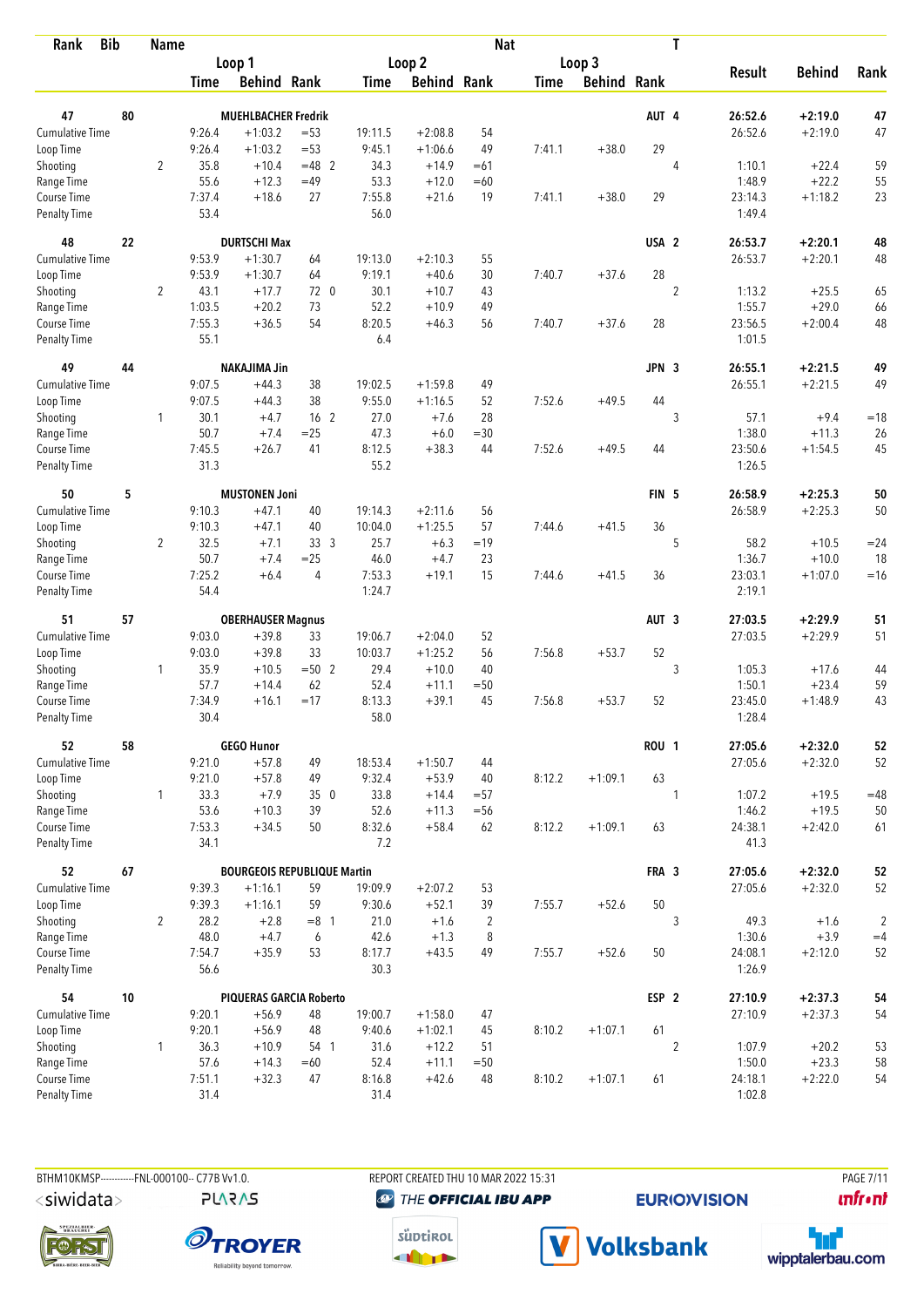| <b>Bib</b><br>Rank           |    | <b>Name</b>    |                |                                   |                |                |                    | <b>Nat</b> |             |                    |                  | T              |                    |                        |          |
|------------------------------|----|----------------|----------------|-----------------------------------|----------------|----------------|--------------------|------------|-------------|--------------------|------------------|----------------|--------------------|------------------------|----------|
|                              |    |                |                | Loop 1                            |                |                | Loop 2             |            |             | Loop 3             |                  |                |                    |                        |          |
|                              |    |                | <b>Time</b>    | <b>Behind Rank</b>                |                | <b>Time</b>    | <b>Behind Rank</b> |            | <b>Time</b> | <b>Behind Rank</b> |                  |                | <b>Result</b>      | <b>Behind</b>          | Rank     |
| 55                           | 16 |                |                | <b>STRUM Matthew</b>              |                |                |                    |            |             |                    | CAN 2            |                | 27:20.4            | $+2:46.8$              | 55       |
| <b>Cumulative Time</b>       |    |                | 9:17.8         | $+54.6$                           | 44             | 19:02.4        | $+1:59.7$          | 48         |             |                    |                  |                | 27:20.4            | $+2:46.8$              | 55       |
| Loop Time                    |    |                | 9:17.8         | $+54.6$                           | 44             | 9:44.6         | $+1:06.1$          | 47         | 8:18.0      | $+1:14.9$          | 68               |                |                    |                        |          |
| Shooting                     |    | 1              | 26.3           | $+0.9$                            | $= 2 \quad 1$  | 26.1           | $+6.7$             | 24         |             |                    |                  | 2              | 52.4               | $+4.7$                 | $= 5$    |
| Range Time                   |    |                | 48.2           | $+4.9$                            | $=9$           | 46.5           | $+5.2$             | 27         |             |                    |                  |                | 1:34.7             | $+8.0$                 | 11       |
| Course Time                  |    |                | 7:58.4         | $+39.6$                           | 57             | 8:24.7         | $+50.5$            | 59         | 8:18.0      | $+1:14.9$          | 68               |                | 24:41.1            | $+2:45.0$              | 62       |
| <b>Penalty Time</b>          |    |                | 31.2           |                                   |                | 33.4           |                    |            |             |                    |                  |                | 1:04.6             |                        |          |
| 56                           | 51 |                |                | <b>HALLSTROEM Simon</b>           |                |                |                    |            |             |                    | SWE 5            |                | 27:26.4            | $+2:52.8$              | 56       |
| Cumulative Time              |    |                | 9:52.2         | $+1:29.0$                         | 63             | 19:45.0        | $+2:42.3$          | 57         |             |                    |                  |                | 27:26.4            | $+2:52.8$              | 56       |
| Loop Time                    |    |                | 9:52.2         | $+1:29.0$                         | 63             | 9:52.8         | $+1:14.3$          | 51         | 7:41.4      | $+38.3$            | 30               |                |                    |                        |          |
| Shooting                     |    | 3              | 35.0           | $+9.6$                            | $=42$ 2        | 33.1           | $+13.7$            | 54         |             |                    |                  | 5              | 1:08.2             | $+20.5$                | 54       |
| Range Time                   |    |                | 55.7           | $+12.4$                           | $= 51$         | 52.6           | $+11.3$            | $=$ 56     |             |                    |                  |                | 1:48.3             | $+21.6$                | 52       |
| Course Time                  |    |                | 7:37.0         | $+18.2$                           | 24             | 8:05.8         | $+31.6$            | 35         | 7:41.4      | $+38.3$            | 30               |                | 23:24.2            | $+1:28.1$              | 27       |
| <b>Penalty Time</b>          |    |                | 1:19.5         |                                   |                | 54.4           |                    |            |             |                    |                  |                | 2:13.9             |                        |          |
| 57                           | 28 |                |                | <b>BRANDT Viktor</b>              |                |                |                    |            |             |                    | SWE 3            |                | 27:35.4            | $+3:01.8$              | 57       |
| Cumulative Time              |    |                | 9:22.8         | $+59.6$                           | 50             | 18:58.2        | $+1:55.5$          | 45         |             |                    |                  |                | 27:35.4            | $+3:01.8$              | 57       |
| Loop Time                    |    |                | 9:22.8         | $+59.6$                           | 50             | 9:35.4         | $+56.9$            | 42         | 8:37.2      | $+1:34.1$          | 71               |                |                    |                        |          |
| Shooting                     |    | $\overline{2}$ | 32.1           | $+6.7$                            | 30 1           | 24.1           | $+4.7$             | 9          |             |                    |                  | 3              | 56.2               | $+8.5$                 | 16       |
| Range Time                   |    |                | 50.6           | $+7.3$                            | 24             | 45.3           | $+4.0$             | 19         |             |                    |                  |                | 1:35.9             | $+9.2$                 | 14       |
| Course Time                  |    |                | 7:37.9         | $+19.1$                           | 31             | 8:16.6         | $+42.4$            | 47         | 8:37.2      | $+1:34.1$          | 71               |                | 24:31.7            | $+2:35.6$              | 58       |
| <b>Penalty Time</b>          |    |                | 54.3           |                                   |                | 33.5           |                    |            |             |                    |                  |                | 1:27.8             |                        |          |
| 58                           | 38 |                |                | <b>LACY Scott</b>                 |                |                |                    |            |             |                    | USA 4            |                | 27:43.6            | $+3:10.0$              | 58       |
| Cumulative Time              |    |                | 9:12.2         | $+49.0$                           | 41             | 20:03.5        | $+3:00.8$          | 59         |             |                    |                  |                | 27:43.6            | $+3:10.0$              | 58       |
| Loop Time                    |    |                | 9:12.2         | $+49.0$                           | 41             | 10:51.3        | $+2:12.8$          | 70         | 7:40.1      | $+37.0$            | 27               |                |                    |                        |          |
| Shooting                     |    | 0              | 48.3           | $+22.9$                           | 79 4           | 42.7           | $+23.3$            | 78         |             |                    |                  | $\overline{4}$ | 1:31.1             | $+43.4$                | 79       |
| Range Time                   |    |                | 1:09.5         | $+26.2$                           | 79             | 1:02.7         | $+21.4$            | 78         |             |                    |                  |                | 2:12.2             | $+45.5$                | 80       |
| Course Time                  |    |                | 7:56.4         | $+37.6$                           | 55             | 8:04.0         | $+29.8$            | 32         | 7:40.1      | $+37.0$            | 27               |                | 23:40.5            | $+1:44.4$              | 40       |
| <b>Penalty Time</b>          |    |                | 6.3            |                                   |                | 1:44.6         |                    |            |             |                    |                  |                | 1:50.9             |                        |          |
| 59                           | 60 |                |                | <b>JAKELIUNAS Lukas</b>           |                |                |                    |            |             |                    | LTU <sub>2</sub> |                | 28:22.8            | $+3:49.2$              | 59       |
| Cumulative Time              |    |                | 9:34.7         | $+1:11.5$                         | 57             | 20:15.7        | $+3:13.0$          | 61         |             |                    |                  |                | 28:22.8            | $+3:49.2$              | 59       |
| Loop Time                    |    |                | 9:34.7         | $+1:11.5$                         | 57             | 10:41.0        | $+2:02.5$          | 68         | 8:07.1      | $+1:04.0$          | 59               |                |                    |                        |          |
| Shooting                     |    | 0              | 36.9           | $+11.5$                           | 58 2           | 44.1           | $+24.7$            | 79         |             |                    |                  | $\overline{2}$ | 1:21.1             | $+33.4$                | 71       |
| Range Time                   |    |                | 57.3           | $+14.0$                           | $= 58$         | 1:03.4         | $+22.1$            | 80         |             |                    |                  |                | 2:00.7             | $+34.0$                | 70       |
| Course Time                  |    |                | 8:30.0         | $+1:11.2$                         | 73             | 8:41.2         | $+1:07.0$          | 67         | 8:07.1      | $+1:04.0$          | 59               |                | 25:18.3            | $+3:22.2$              | 68       |
| <b>Penalty Time</b>          |    |                | 7.4            |                                   |                | 56.4           |                    |            |             |                    |                  |                | 1:03.8             |                        |          |
| 60                           | 77 |                |                | <b>UHA Juri</b>                   |                |                |                    |            |             |                    | EST <sub>3</sub> |                | 28:23.1            | $+3:49.5$              | 60       |
| <b>Cumulative Time</b>       |    |                | 9:42.5         | $+1:19.3$                         | 60             | 20:18.1        | $+3:15.4$          | 62         |             |                    |                  |                | 28:23.1            | $+3:49.5$              | 60       |
| Loop Time                    |    |                | 9:42.5         | $+1:19.3$                         | 60             | 10:35.6        | $+1:57.1$          | 67         | 8:05.0      | $+1:01.9$          | 58               |                |                    |                        |          |
| Shooting                     |    | $\mathbf{1}$   | 27.4           | $+2.0$                            | 6 <sub>2</sub> | 29.3           | $+9.9$             | 39         |             |                    |                  | 3              | 56.7               | $+9.0$                 | 17       |
| Range Time                   |    |                | 48.2           | $+4.9$                            | $=9$           | 48.6           | $+7.3$             | 39         |             |                    |                  |                | 1:36.8             | $+10.1$                | 19       |
| Course Time                  |    |                | 8:21.2         | $+1:02.4$                         | 72             | 8:44.1         | $+1:09.9$          | 68         | 8:05.0      | $+1:01.9$          | 58               |                | 25:10.3            | $+3:14.2$              | 67       |
| Penalty Time                 |    |                | 33.1           |                                   |                | 1:02.9         |                    |            |             |                    |                  |                | 1:36.0             |                        |          |
| 61                           | 66 |                |                | <b>BORGLUM Haldan</b>             |                |                |                    |            |             |                    | CAN 4            |                | 28:24.0            | $+3:50.4$              | $61\,$   |
| <b>Cumulative Time</b>       |    |                | 9:54.6         | $+1:31.4$                         | 65             | 20:11.2        | $+3:08.5$          | 60         |             |                    |                  |                | 28:24.0            | $+3:50.4$              | 61       |
| Loop Time                    |    |                | 9:54.6         | $+1:31.4$                         | 65             | 10:16.6        | $+1:38.1$          | 62         | 8:12.8      | $+1:09.7$          | 64               |                |                    |                        |          |
| Shooting                     |    | $\overline{2}$ | 36.2           | $+10.8$                           | $=52$ 2        | 33.6           | $+14.2$            | $=55$      |             |                    |                  | $\overline{4}$ | 1:09.9             | $+22.2$                | 58       |
| Range Time                   |    |                | 56.8           | $+13.5$                           | 57             | 52.4           | $+11.1$            | $=50$      |             |                    |                  |                | 1:49.2             | $+22.5$                | 56       |
| Course Time<br>Penalty Time  |    |                | 8:03.5<br>54.3 | $+44.7$                           | 62             | 8:29.8<br>54.4 | $+55.6$            | 61         | 8:12.8      | $+1:09.7$          | 64               |                | 24:46.1<br>1:48.7  | $+2:50.0$              | 63       |
|                              |    |                |                |                                   |                |                |                    |            |             |                    |                  |                |                    |                        |          |
| 62<br><b>Cumulative Time</b> | 42 |                | 9:45.7         | <b>VSIVTSEV Mart</b><br>$+1:22.5$ | $=61$          | 19:55.0        | $+2:52.3$          | 58         |             |                    | EST <sub>2</sub> |                | 28:26.4<br>28:26.4 | $+3:52.8$<br>$+3:52.8$ | 62<br>62 |
| Loop Time                    |    |                | 9:45.7         | $+1:22.5$                         | $=61$          | 10:09.3        | $+1:30.8$          | $= 58$     | 8:31.4      | $+1:28.3$          | 69               |                |                    |                        |          |
| Shooting                     |    | 1              | 35.6           | $+10.2$                           | 47 1           | 29.9           | $+10.5$            | 41         |             |                    |                  | $\overline{2}$ | 1:05.6             | $+17.9$                | 45       |
| Range Time                   |    |                | 56.7           | $+13.4$                           | 56             | 50.6           | $+9.3$             | 46         |             |                    |                  |                | 1:47.3             | $+20.6$                | 51       |
| Course Time                  |    |                | 8:14.5         | $+55.7$                           | 67             | 8:44.8         | $+1:10.6$          | 70         | 8:31.4      | $+1:28.3$          | 69               |                | 25:30.7            | $+3:34.6$              | 71       |
| Penalty Time                 |    |                | 34.5           |                                   |                | 33.9           |                    |            |             |                    |                  |                | 1:08.4             |                        |          |

**PLARAS** 

BTHM10KMSP-----------FNL-000100-- C77B Vv1.0. REPORT CREATED THU 10 MAR 2022 15:31 PAGE 8/11 **@** THE OFFICIAL IBU APP

**EURIO)VISION** 

**unfront** 









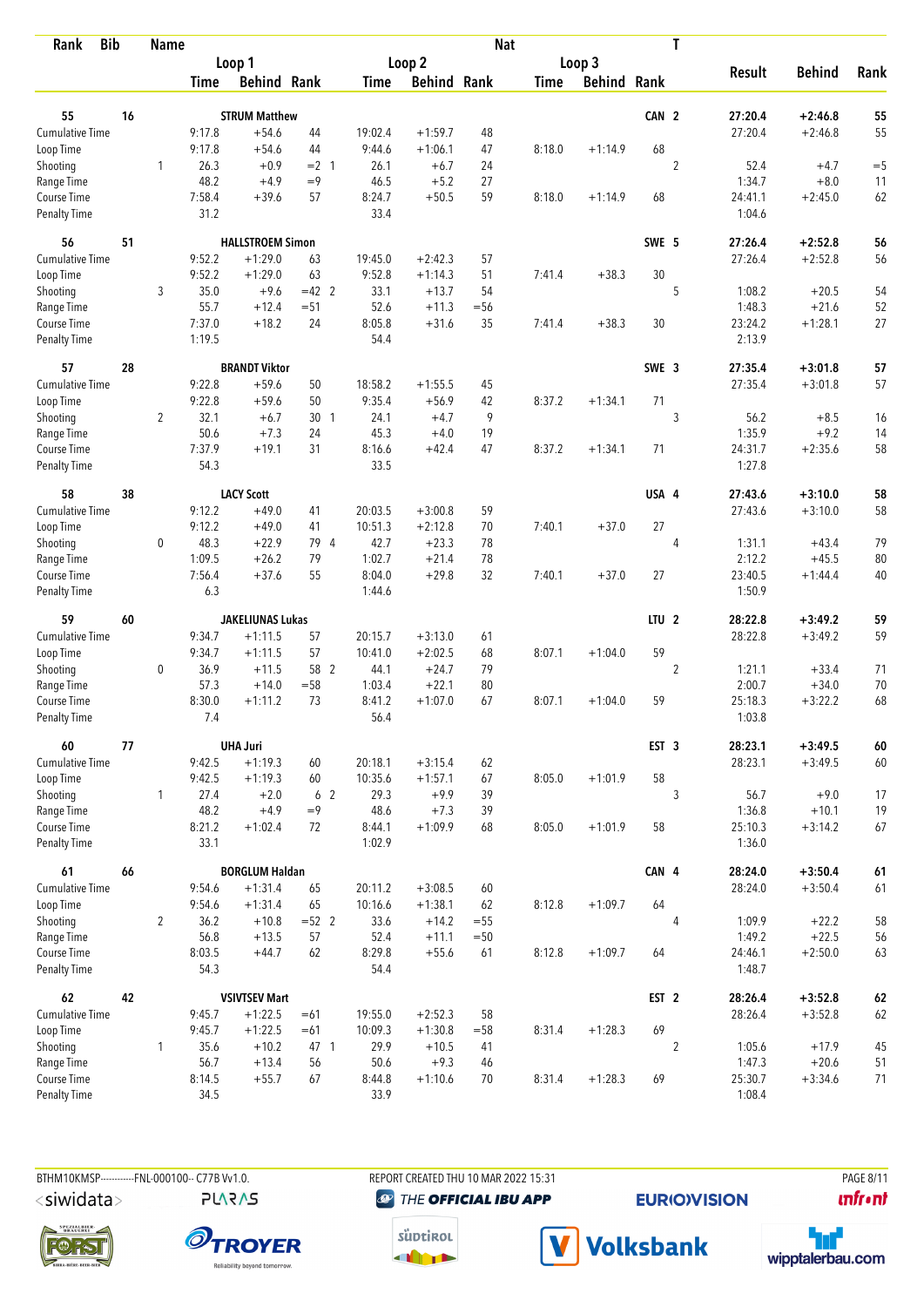| <b>Bib</b><br>Rank          |                | <b>Name</b>    |                |                           |         |                  |                    | <b>Nat</b> |             |                    |                  | T |                   |               |          |
|-----------------------------|----------------|----------------|----------------|---------------------------|---------|------------------|--------------------|------------|-------------|--------------------|------------------|---|-------------------|---------------|----------|
|                             |                |                |                | Loop 1                    |         |                  | Loop <sub>2</sub>  |            |             | Loop 3             |                  |   |                   |               |          |
|                             |                |                | <b>Time</b>    | <b>Behind Rank</b>        |         | Time             | <b>Behind Rank</b> |            | <b>Time</b> | <b>Behind Rank</b> |                  |   | <b>Result</b>     | <b>Behind</b> | Rank     |
| 63                          | 68             |                |                | <b>KABRDA Josef</b>       |         |                  |                    |            |             |                    | CZE 4            |   | 28:30.0           | $+3:56.4$     | 63       |
| <b>Cumulative Time</b>      |                |                | 9:59.8         | $+1:36.6$                 | 66      | 20:27.4          | $+3:24.7$          | 65         |             |                    |                  |   | 28:30.0           | $+3:56.4$     | 63       |
| Loop Time                   |                |                | 9:59.8         | $+1:36.6$                 | 66      | 10:27.6          | $+1:49.1$          | 66         | 8:02.6      | $+59.5$            | 56               |   |                   |               |          |
| Shooting                    |                | $\overline{2}$ | 34.9           | $+9.5$                    | 41 2    | 28.1             | $+8.7$             | 34         |             |                    |                  | 4 | 1:03.1            | $+15.4$       | 38       |
| Range Time                  |                |                | 54.9           | $+11.6$                   | 47      | 48.0             | $+6.7$             | $= 36$     |             |                    |                  |   | 1:42.9            | $+16.2$       | 43       |
| Course Time                 |                |                | 8:05.6         | $+46.8$                   | $=63$   | 8:38.4           | $+1:04.2$          | 64         | 8:02.6      | $+59.5$            | 56               |   | 24:46.6           | $+2:50.5$     | 64       |
| <b>Penalty Time</b>         |                |                | 59.3           |                           |         | 1:01.2           |                    |            |             |                    |                  |   | 2:00.5            |               |          |
| 64                          | 36             |                |                | <b>USOV Andrei</b>        |         |                  |                    |            |             |                    | MDA 4            |   | 28:45.5           | $+4:11.9$     | 64       |
| Cumulative Time             |                |                | 10:34.3        | $+2:11.1$                 | 77      | 20:32.2          | $+3:29.5$          | 67         |             |                    |                  |   | 28:45.5           | $+4:11.9$     | 64       |
| Loop Time                   |                |                | 10:34.3        | $+2:11.1$                 | 77      | 9:57.9           | $+1:19.4$          | 53         | 8:13.3      | $+1:10.2$          | 66               |   |                   |               |          |
| Shooting                    |                | 3              | 30.7           | $+5.3$                    | 201     | 23.8             | $+4.4$             | $=$ 5      |             |                    |                  | 4 | 54.5              | $+6.8$        | 10       |
| Range Time                  |                |                | 52.7           | $+9.4$                    | $=35$   | 45.6             | $+4.3$             | 20         |             |                    |                  |   | 1:38.3            | $+11.6$       | $= 28$   |
| Course Time                 |                |                | 8:16.4         | $+57.6$                   | 70      | 8:40.3           | $+1:06.1$          | 66         | 8:13.3      | $+1:10.2$          | 66               |   | 25:10.0           | $+3:13.9$     | 66       |
| <b>Penalty Time</b>         |                |                | 1:25.2         |                           |         | 32.0             |                    |            |             |                    |                  |   | 1:57.2            |               |          |
| 64                          | 49             |                |                | <b>BUKI Adam</b>          |         |                  |                    |            |             |                    | HUN <sub>3</sub> |   | 28:45.5           | $+4:11.9$     | 64       |
| Cumulative Time             |                |                | 10:19.4        | $+1:56.2$                 | 72      | 20:28.9          | $+3:26.2$          | 66         |             |                    |                  |   | 28:45.5           | $+4:11.9$     | 64       |
| Loop Time                   |                |                | 10:19.4        | $+1:56.2$                 | 72      | 10:09.5          | $+1:31.0$          | 60         | 8:16.6      | $+1:13.5$          | 67               |   |                   |               |          |
| Shooting                    |                | $\overline{2}$ | 39.4           | $+14.0$                   | 66 1    | 31.9             | $+12.5$            | 52         |             |                    |                  | 3 | 1:11.3            | $+23.6$       | 61       |
| Range Time                  |                |                | 59.6           | $+16.3$                   | 67      | 52.4             | $+11.1$            | $=50$      |             |                    |                  |   | 1:52.0            | $+25.3$       | 63       |
| Course Time                 |                |                | 8:19.6         | $+1:00.8$                 | 71      | 8:45.7           | $+1:11.5$          | 71         | 8:16.6      | $+1:13.5$          | 67               |   | 25:21.9           | $+3:25.8$     | 69       |
| <b>Penalty Time</b>         |                |                | 1:00.2         |                           |         | 31.4             |                    |            |             |                    |                  |   | 1:31.6            |               |          |
| 66                          | 73             |                |                | <b>ZASHEV Vasil</b>       |         |                  |                    |            |             |                    | BUL 6            |   | 28:46.4           | $+4:12.8$     | 66       |
| Cumulative Time             |                |                | 10:28.2        | $+2:05.0$                 | 75      | 20:51.1          | $+3:48.4$          | 71         |             |                    |                  |   | 28:46.4           | $+4:12.8$     | 66       |
| Loop Time                   |                |                | 10:28.2        | $+2:05.0$                 | 75      | 10:22.9          | $+1:44.4$          | 63         | 7:55.3      | $+52.2$            | 49               |   |                   |               |          |
| Shooting                    |                | 3              | 38.3           | $+12.9$                   | 65 3    | 25.5             | $+6.1$             | 18         |             |                    |                  | 6 | 1:03.8            | $+16.1$       | 40       |
| Range Time                  |                |                | 57.3           | $+14.0$                   | $=58$   | 44.5             | $+3.2$             | 17         |             |                    |                  |   | 1:41.8            | $+15.1$       | 39       |
| Course Time                 |                |                | 8:10.8         | $+52.0$                   | 65      | 8:18.6           | $+44.4$            | 52         | 7:55.3      | $+52.2$            | 49               |   | 24:24.7           | $+2:28.6$     | 56       |
| <b>Penalty Time</b>         |                |                | 1:20.1         |                           |         | 1:19.8           |                    |            |             |                    |                  |   | 2:39.9            |               |          |
| 67                          | $\overline{1}$ |                |                | <b>TSOUREKAS Nikolaos</b> |         |                  |                    |            |             |                    | GRE 3            |   | 28:50.3           | $+4:16.7$     | 67       |
| <b>Cumulative Time</b>      |                |                | 10:09.1        | $+1:45.9$                 | 68      | 20:18.4          | $+3:15.7$          | 63         |             |                    |                  |   | 28:50.3           | $+4:16.7$     | 67       |
| Loop Time                   |                |                | 10:09.1        | $+1:45.9$                 | 68      | 10:09.3          | $+1:30.8$          | $= 58$     | 8:31.9      | $+1:28.8$          | 70               |   |                   |               |          |
| Shooting                    |                | $\overline{2}$ | 37.2           | $+11.8$                   | 60 1    | 30.2             | $+10.8$            | 44         |             |                    |                  | 3 | 1:07.4            | $+19.7$       | $=50$    |
| Range Time                  |                |                | 58.9           | $+15.6$                   | 64      | 51.3             | $+10.0$            | 47         |             |                    |                  |   | 1:50.2            | $+23.5$       | $=60$    |
| Course Time                 |                |                | 8:11.4         | $+52.6$                   | 66      | 8:44.2           | $+1:10.0$          | 69         | 8:31.9      | $+1:28.8$          | 70               |   | 25:27.5           | $+3:31.4$     | 70       |
| <b>Penalty Time</b>         |                |                | 58.8           |                           |         | 33.8             |                    |            |             |                    |                  |   | 1:32.6            |               |          |
| 67                          | 32             |                |                | <b>CIGAK Nikita</b>       |         |                  |                    |            |             |                    | LTU 4            |   | 28:50.3           | $+4:16.7$     | 67       |
| <b>Cumulative Time</b>      |                |                | 9:38.2         | $+1:15.0$                 | 58      | 20:39.4          | $+3:36.7$          | 68         |             |                    |                  |   | 28:50.3           | $+4:16.7$     | 67       |
| Loop Time                   |                |                | 9:38.2         | $+1:15.0$                 | 58      | 11:01.2          | $+2:22.7$          | 73         | 8:10.9      | $+1:07.8$          | 62               |   |                   |               |          |
| Shooting                    |                | $\mathbf{1}$   | 45.6           | $+20.2$                   | 75 3    | 34.4             | $+15.0$            | 63         |             |                    |                  | 4 | 1:20.1            | $+32.4$       | 69       |
| Range Time                  |                |                | 1:02.8         | $+19.5$                   | 71      | 52.4             | $+11.1$            | $=50$      |             |                    |                  |   | 1:55.2            | $+28.5$       | 65       |
| Course Time<br>Penalty Time |                |                | 8:03.4<br>32.0 | $+44.6$                   | 61      | 8:39.7<br>1:29.1 | $+1:05.5$          | 65         | 8:10.9      | $+1:07.8$          | 62               |   | 24:54.0<br>2:01.1 | $+2:57.9$     | 65       |
| 69                          | 18             |                |                | <b>MACKINE Jokubas</b>    |         |                  |                    |            |             |                    | LTU <sub>5</sub> |   | 28:54.7           | $+4:21.1$     | 69       |
| <b>Cumulative Time</b>      |                |                | 9:32.7         | $+1:09.5$                 | 56      | 20:46.0          | $+3:43.3$          | 70         |             |                    |                  |   | 28:54.7           | $+4:21.1$     | 69       |
| Loop Time                   |                |                | 9:32.7         | $+1:09.5$                 | 56      | 11:13.3          | $+2:34.8$          | 75         | 8:08.7      | $+1:05.6$          | 60               |   |                   |               |          |
| Shooting                    |                | $\mathbf{1}$   | 46.9           | $+21.5$                   | 78 4    | 38.5             | $+19.1$            | 71         |             |                    |                  | 5 | 1:25.4            | $+37.7$       |          |
| Range Time                  |                |                | 1:01.6         | $+18.3$                   | 69      | 59.4             | $+18.1$            | 72         |             |                    |                  |   | 2:01.0            | $+34.3$       | 77<br>71 |
| Course Time                 |                |                | 8:00.9         | $+42.1$                   | 58      | 8:26.3           | $+52.1$            | 60         | 8:08.7      | $+1:05.6$          | 60               |   | 24:35.9           | $+2:39.8$     | 59       |
| Penalty Time                |                |                | 30.2           |                           |         | 1:47.6           |                    |            |             |                    |                  |   | 2:17.8            |               |          |
| 70                          | 48             |                |                | <b>BAISHO Kazuki</b>      |         |                  |                    |            |             |                    | JPN 6            |   | 29:03.9           | $+4:30.3$     | $70\,$   |
| <b>Cumulative Time</b>      |                |                | 10:03.1        | $+1:39.9$                 | 67      | 21:09.8          | $+4:07.1$          | 73         |             |                    |                  |   | 29:03.9           | $+4:30.3$     | 70       |
| Loop Time                   |                |                | 10:03.1        | $+1:39.9$                 | 67      | 11:06.7          | $+2:28.2$          | 74         | 7:54.1      | $+51.0$            | 46               |   |                   |               |          |
| Shooting                    |                | $\overline{2}$ | 42.0           | $+16.6$                   | $=69$ 4 | 36.8             | $+17.4$            | 68         |             |                    |                  | 6 | 1:18.9            | $+31.2$       | 68       |
| Range Time                  |                |                | 1:03.4         | $+20.1$                   | 72      | 56.2             | $+14.9$            | 66         |             |                    |                  |   | 1:59.6            | $+32.9$       | 69       |
| Course Time                 |                |                | 8:02.8         | $+44.0$                   | 60      | 8:22.3           | $+48.1$            | 58         | 7:54.1      | $+51.0$            | 46               |   | 24:19.2           | $+2:23.1$     | 55       |
| Penalty Time                |                |                | 56.9           |                           |         | 1:48.2           |                    |            |             |                    |                  |   | 2:45.1            |               |          |

**PLARAS** 

BTHM10KMSP-----------FNL-000100-- C77B Vv1.0. REPORT CREATED THU 10 MAR 2022 15:31 PAGE 9/11 **@** THE OFFICIAL IBU APP

**EURIO)VISION** 

**unfront** 







V Volksbank

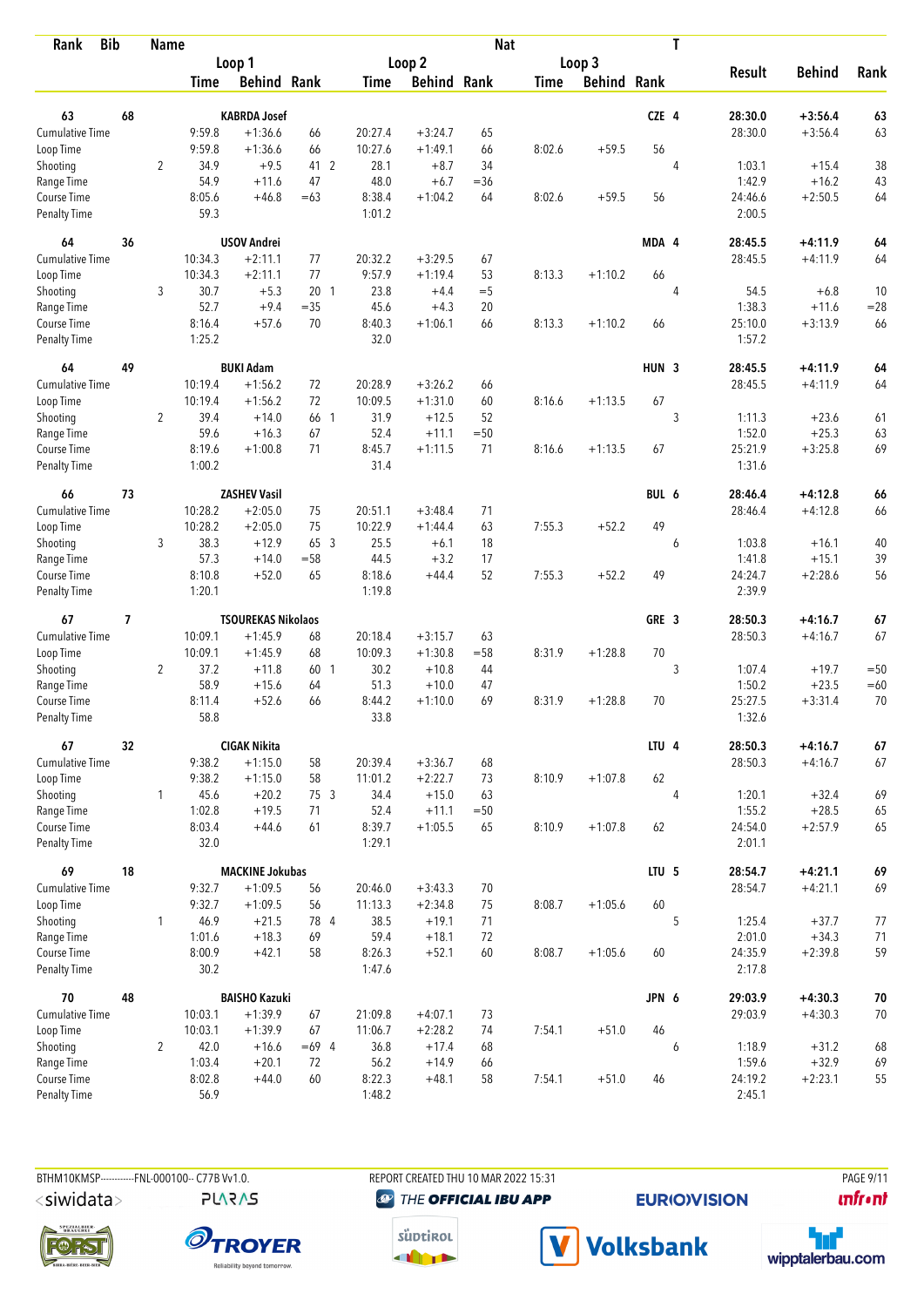| <b>Bib</b><br>Rank                 |    | <b>Name</b>    |                |                                |                |                  |                        | <b>Nat</b> |             |                    |                  | T              |                    |                    |          |
|------------------------------------|----|----------------|----------------|--------------------------------|----------------|------------------|------------------------|------------|-------------|--------------------|------------------|----------------|--------------------|--------------------|----------|
|                                    |    |                |                | Loop 1                         |                |                  | Loop 2                 |            |             | Loop 3             |                  |                |                    |                    |          |
|                                    |    |                | Time           | <b>Behind Rank</b>             |                | Time             | <b>Behind Rank</b>     |            | <b>Time</b> | <b>Behind Rank</b> |                  |                | <b>Result</b>      | <b>Behind</b>      | Rank     |
|                                    |    |                |                |                                |                |                  |                        |            |             |                    |                  |                |                    |                    |          |
| 71<br><b>Cumulative Time</b>       | 63 |                | 9:18.9         | <b>PANYIK David</b><br>$+55.7$ |                | 20:18.7          |                        |            |             |                    | HUN <sub>2</sub> |                | 29:09.4<br>29:09.4 | $+4:35.8$          | 71<br>71 |
|                                    |    |                | 9:18.9         | $+55.7$                        | 46             | 10:59.8          | $+3:16.0$<br>$+2:21.3$ | 64<br>72   |             |                    | 76               |                |                    | $+4:35.8$          |          |
| Loop Time<br>Shooting              |    | $\mathbf 0$    | 37.4           | $+12.0$                        | 46<br>62 2     | 34.3             | $+14.9$                | $=61$      | 8:50.7      | $+1:47.6$          |                  | $\overline{2}$ | 1:11.8             | $+24.1$            | 63       |
| Range Time                         |    |                | 56.3           | $+13.0$                        | 54             | 53.9             | $+12.6$                | 63         |             |                    |                  |                | 1:50.2             | $+23.5$            | $=60$    |
| Course Time                        |    |                | 8:15.7         | $+56.9$                        | $=68$          | 9:04.7           | $+1:30.5$              | 73         | 8:50.7      | $+1:47.6$          | 76               |                | 26:11.1            | $+4:15.0$          | 72       |
| <b>Penalty Time</b>                |    |                | 6.9            |                                |                | 1:01.2           |                        |            |             |                    |                  |                | 1:08.1             |                    |          |
| 72                                 | 83 |                |                | YAMAMOTO Ryu                   |                |                  |                        |            |             |                    | JPN 6            |                | 29:19.9            | $+4:46.3$          | 72       |
| Cumulative Time                    |    |                | 10:27.0        | $+2:03.8$                      | 74             | 21:25.9          | $+4:23.2$              | 75         |             |                    |                  |                | 29:19.9            | $+4:46.3$          | 72       |
| Loop Time                          |    |                | 10:27.0        | $+2:03.8$                      | 74             | 10:58.9          | $+2:20.4$              | 71         | 7:54.0      | $+50.9$            | 45               |                |                    |                    |          |
| Shooting                           |    | 3              | 37.5           | $+12.1$                        | $=63$ 3        | 38.1             | $+18.7$                | 69         |             |                    |                  | 6              | 1:15.7             | $+28.0$            | 66       |
| Range Time                         |    |                | 58.2           | $+14.9$                        | 63             | 58.2             | $+16.9$                | 70         |             |                    |                  |                | 1:56.4             | $+29.7$            | 67       |
| Course Time                        |    |                | 8:05.6         | $+46.8$                        | $=63$          | 8:37.8           | $+1:03.6$              | 63         | 7:54.0      | $+50.9$            | 45               |                | 24:37.4            | $+2:41.3$          | 60       |
| <b>Penalty Time</b>                |    |                | 1:23.2         |                                |                | 1:22.9           |                        |            |             |                    |                  |                | 2:46.1             |                    |          |
| 73                                 | 82 |                |                | <b>GYALLAI Soma</b>            |                |                  |                        |            |             |                    | HUN <sub>3</sub> |                | 29:34.8            | $+5:01.2$          | 73       |
| <b>Cumulative Time</b>             |    |                | 10:28.5        | $+2:05.3$                      | 76             | 20:53.6          | $+3:50.9$              | 72         |             |                    |                  |                | 29:34.8            | $+5:01.2$          | 73       |
| Loop Time                          |    |                | 10:28.5        | $+2:05.3$                      | 76             | 10:25.1          | $+1:46.6$              | 64         | 8:41.2      | $+1:38.1$          | 74               |                |                    |                    |          |
| Shooting                           |    | $\overline{2}$ | 26.7           | $+1.3$                         | 4 <sub>1</sub> | 24.7             | $+5.3$                 | $=11$      |             |                    |                  | 3              | 51.4               | $+3.7$             | 4        |
| Range Time                         |    |                | 54.8           | $+11.5$                        | 46             | 44.0             | $+2.7$                 | 15         |             |                    |                  |                | 1:38.8             | $+12.1$            | 32       |
| Course Time<br><b>Penalty Time</b> |    |                | 8:36.8<br>56.9 | $+1:18.0$                      | 75             | 9:09.3<br>31.8   | $+1:35.1$              | 75         | 8:41.2      | $+1:38.1$          | 74               |                | 26:27.3<br>1:28.7  | $+4:31.2$          | 75       |
| 74                                 | 52 |                |                | <b>GAIDUC Nicolae</b>          |                |                  |                        |            |             |                    | MDA 1            |                | 29:44.8            | $+5:11.2$          | 74       |
| <b>Cumulative Time</b>             |    |                | 10:18.0        | $+1:54.8$                      | 71             | 20:44.3          | $+3:41.6$              | 69         |             |                    |                  |                | 29:44.8            | $+5:11.2$          | 74       |
| Loop Time                          |    |                | 10:18.0        | $+1:54.8$                      | 71             | 10:26.3          | $+1:47.8$              | 65         | 9:00.5      | $+1:57.4$          | 78               |                |                    |                    |          |
| Shooting                           |    | $\mathbf{1}$   | 45.5           | $+20.1$                        | 74 0           | 41.2             | $+21.8$                | 74         |             |                    |                  | 1              | 1:26.8             | $+39.1$            | 78       |
| Range Time                         |    |                | 1:04.9         | $+21.6$                        | $=75$          | 1:02.8           | $+21.5$                | 79         |             |                    |                  |                | 2:07.7             | $+41.0$            | 78       |
| Course Time                        |    |                | 8:39.6         | $+1:20.8$                      | 76             | 9:16.6           | $+1:42.4$              | 78         | 9:00.5      | $+1:57.4$          | 78               |                | 26:56.7            | $+5:00.6$          | 78       |
| <b>Penalty Time</b>                |    |                | 33.5           |                                |                | 6.9              |                        |            |             |                    |                  |                | 40.4               |                    |          |
| 75                                 | 69 |                |                | <b>GRUMEZA Robert</b>          |                |                  |                        |            |             |                    | ROU 4            |                | 30:08.5            | $+5:34.9$          | 75       |
| <b>Cumulative Time</b>             |    |                | 9:45.7         | $+1:22.5$                      | $=61$          | 21:16.3          | $+4:13.6$              | 74         |             |                    |                  |                | 30:08.5            | $+5:34.9$          | 75       |
| Loop Time                          |    |                | 9:45.7         | $+1:22.5$                      | $=61$          | 11:30.6          | $+2:52.1$              | 77         | 8:52.2      | $+1:49.1$          | 77               |                |                    |                    |          |
| Shooting                           |    | 1              | 35.9           | $+10.5$                        | $= 50 \quad 3$ | 33.8             | $+14.4$                | $= 57$     |             |                    |                  | 4              | 1:09.7             | $+22.0$            | 57       |
| Range Time                         |    |                | 55.7           | $+12.4$                        | $= 51$         | 52.7             | $+11.4$                | 58         |             |                    |                  |                | 1:48.4             | $+21.7$            | 53       |
| Course Time                        |    |                | 8:15.7         | $+56.9$                        | $=68$          | 9:06.8           | $+1:32.6$              | 74         | 8:52.2      | $+1:49.1$          | 77               |                | 26:14.7            | $+4:18.6$          | 74       |
| <b>Penalty Time</b>                |    |                | 34.3           |                                |                | 1:31.1           |                        |            |             |                    |                  |                | 2:05.4             |                    |          |
| 76                                 | 64 |                |                | <b>HULGAARD Jens</b>           |                |                  |                        |            |             |                    | DEN 4            |                | 30:22.5            | $+5:48.9$          | 76       |
| Cumulative Time                    |    |                | 10:17.5        | $+1:54.3$                      | 70             | 21:44.3          | $+4:41.6$              | 76         |             |                    |                  |                | 30:22.5            | $+5:48.9$          | 76       |
| Loop Time                          |    |                | 10:17.5        | $+1:54.3$                      | 70             | 11:26.8          | $+2:48.3$              | 76         | 8:38.2      | $+1:35.1$          | 72               |                |                    |                    |          |
| Shooting<br>Range Time             |    | $\mathbf{1}$   | 50.1<br>1:11.7 | $+24.7$<br>$+28.4$             | 80 3<br>80     | 49.2<br>59.6     | $+29.8$<br>$+18.3$     | 80<br>73   |             |                    |                  | 4              | 1:39.3<br>2:11.3   | $+51.6$<br>$+44.6$ | 80<br>79 |
| Course Time                        |    |                | 8:33.8         | $+1:15.0$                      | 74             | 9:02.6           | $+1:28.4$              | 72         | 8:38.2      | $+1:35.1$          | 72               |                | 26:14.6            | $+4:18.5$          | 73       |
| Penalty Time                       |    |                | 32.0           |                                |                | 1:24.6           |                        |            |             |                    |                  |                | 1:56.6             |                    |          |
| 77                                 | 46 |                |                | JIMENEZ ATIENZAR Guillermo     |                |                  |                        |            |             |                    | ESP 4            |                | 30:54.6            | $+6:21.0$          | $77$     |
| <b>Cumulative Time</b>             |    |                | 11:19.0        | $+2:55.8$                      | 79             | 22:09.6          | $+5:06.9$              | 77         |             |                    |                  |                | 30:54.6            | $+6:21.0$          | 77       |
| Loop Time                          |    |                | 11:19.0        | $+2:55.8$                      | 79             | 10:50.6          | $+2:12.1$              | 69         | 8:45.0      | $+1:41.9$          | 75               |                |                    |                    |          |
| Shooting                           |    | 3              | 42.0           | $+16.6$                        | $=69$ 1        | 40.4             | $+21.0$                | 73         |             |                    |                  | 4              | 1:22.4             | $+34.7$            | 73       |
| Range Time                         |    |                | 1:02.1         | $+18.8$                        | 70             | 1:01.5           | $+20.2$                | 76         |             |                    |                  |                | 2:03.6             | $+36.9$            | 76       |
| Course Time                        |    |                | 8:46.3         | $+1:27.5$                      | 77             | 9:13.6           | $+1:39.4$              | 77         | 8:45.0      | $+1:41.9$          | 75               |                | 26:44.9            | $+4:48.8$          | 77       |
| Penalty Time                       |    |                | 1:30.6         |                                |                | 35.5             |                        |            |             |                    |                  |                | 2:06.1             |                    |          |
| 78                                 | 50 |                |                | <b>LALOVIC Uros</b>            |                |                  |                        |            |             |                    | BIH 5            |                | 31:51.4            | $+7:17.8$          | 78       |
| Cumulative Time                    |    |                | 10:47.4        | $+2:24.2$                      | 78             | 22:39.7          | $+5:37.0$              | 78         |             |                    |                  |                | 31:51.4            | $+7:17.8$          | 78       |
| Loop Time                          |    |                | 10:47.4        | $+2:24.2$                      | 78             | 11:52.3          | $+3:13.8$              | 78         | 9:11.7      | $+2:08.6$          | 79               |                |                    |                    |          |
| Shooting                           |    | $\overline{2}$ | 40.1           | $+14.7$                        | $=67.3$        | 42.6             | $+23.2$                | 77         |             |                    |                  | 5              | 1:22.7             | $+35.0$            | 74       |
| Range Time                         |    |                | 59.4           | $+16.1$                        | 66<br>79       | 1:01.8           | $+20.5$                | 77         |             |                    | 79               |                | 2:01.2             | $+34.5$            | $72\,$   |
| Course Time<br>Penalty Time        |    |                | 8:49.0<br>59.0 | $+1:30.2$                      |                | 9:24.3<br>1:26.2 | $+1:50.1$              | 79         | 9:11.7      | $+2:08.6$          |                  |                | 27:25.0<br>2:25.2  | $+5:28.9$          | 79       |
|                                    |    |                |                |                                |                |                  |                        |            |             |                    |                  |                |                    |                    |          |

BTHM10KMSP------------FNL-000100-- C77B Vv1.0. <siwidata>

**PLARAS** 

REPORT CREATED THU 10 MAR 2022 15:31 **@** THE OFFICIAL IBU APP

**EURIO)VISION** 

PAGE 10/11 **unfront**